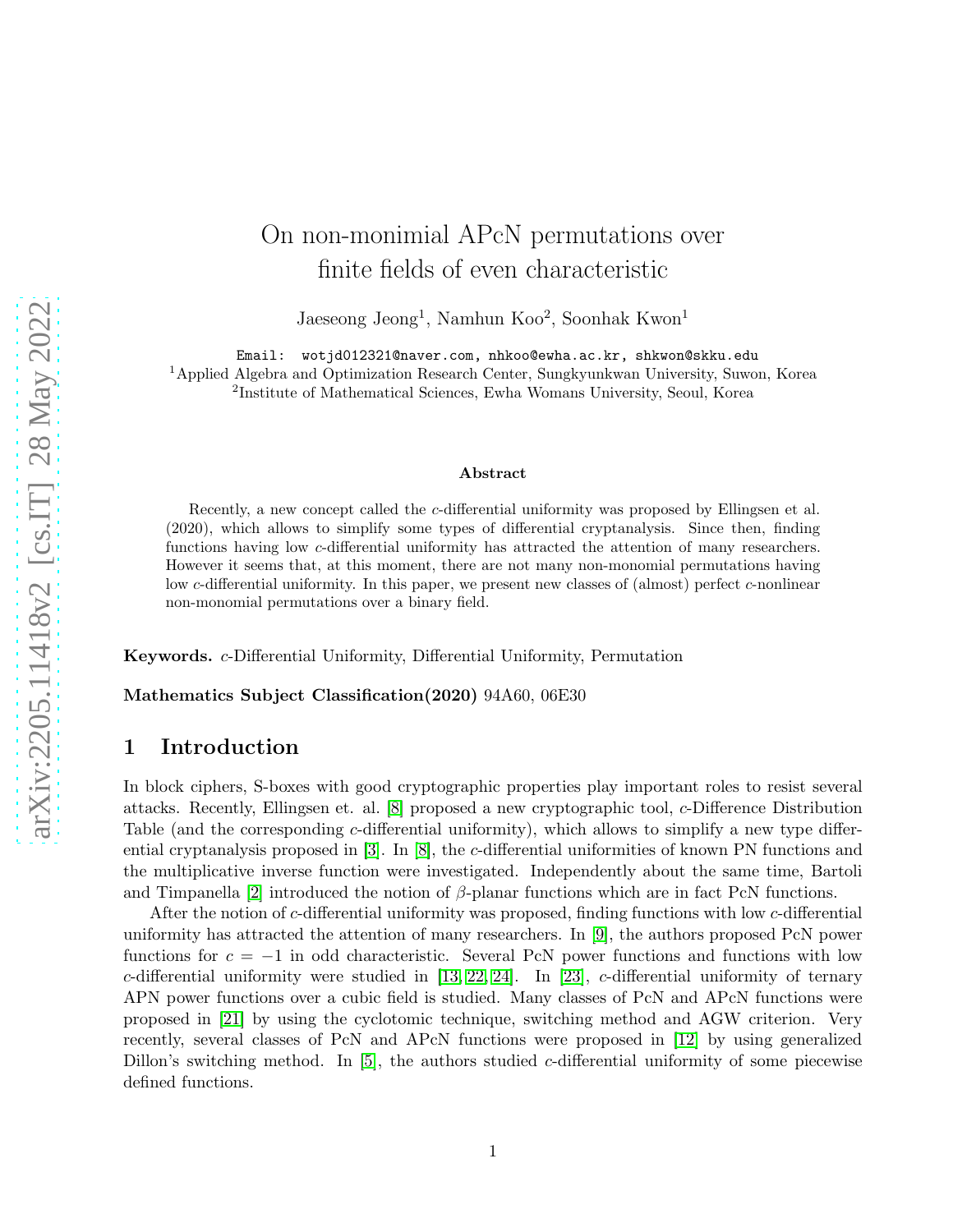For a binary field, a new class of APcN power functions was proposed in [\[19\]](#page-21-4). Also, in [\[10\]](#page-20-7), the authors studied c-differential and boomerang uniformities of two classes of permutation polynomials over a binary field. In Table 1, we summarize the known PcN and APcN permutations over a binary field. In Table 2, we give the list (though may not be complete) of PcN and APcN functions over binary fields, which are not necessarily permutations.

Since permutations are very useful in constructing invertible S-boxes, it is desirable to find permutations having good cryptographic properties such as low c-differential uniformity. However it seems that there are very few non-monomial APcN permutations over a binary field, except for the one in [\[10\]](#page-20-7). In this paper, we present three classes of non-monomial APcN permutations and a class of non-monomial PcN permutations over  $\mathbb{F}_{2^n}$ .

The rest of this paper is organized as follows. In Section 2, we give some notations and preliminaries. In Section 3, we present a new class of cubic APcN permutations. In Section 4, we show that the compositional inverse of the APcN permutation proposed in Section 3 is also APcN. We also study the c-differential uniformity of the involution proposed in Section 3 and it's generalization. Finally, in Section 5, we give the concluding remarks.

| F(x)                                          | $c^{\Delta_F}$              | Permutation | Conditions                                                                                             | References                    |
|-----------------------------------------------|-----------------------------|-------------|--------------------------------------------------------------------------------------------------------|-------------------------------|
| $x^{2^n-2}$                                   | $\mathfrak{D}$              |             | $\text{Tr}(c) = \text{Tr}(1/c) = 1, c \notin \mathbb{F}_2$                                             | [8]                           |
| $x + \text{Tr}(\alpha x + x^{2^i+1})$         | $\leq 2$                    |             | $\text{Tr}(\alpha) = 1, n > 1$ is odd, $\gcd(n, i) = 1, c \notin \mathbb{F}_2$                         | 10                            |
| $r^{2^i+1}$                                   |                             |             | $\frac{n}{d} > 1$ is odd, $d = \gcd(n, i)$ , $c \in \mathbb{F}_{2^d} \setminus \mathbb{F}_2$           | $\left\lceil 13 \right\rceil$ |
| $r^{q^3+q^2+q-1}$                             | $\mathfrak{D}$              |             | $q = 2^i$ , $n = q^4$ , $c \in \mu_{q^2+1} \setminus \{1\}$                                            | $\left[19\right]$             |
| $(x + \text{Tr}(x^{2^i+1}))^{2^i+1}$          | $\mathcal{D}_{\mathcal{L}}$ |             | $d = \gcd(n, i)$ is even,<br>$\frac{n}{d} > 1$ is odd, $c \in \mathbb{F}_{2^d} \setminus \mathbb{F}_2$ | Theorem 3.3                   |
| $x^{\frac{2^{in}/d+1}{2^i+1}} + \text{Tr}(x)$ | 2                           |             | $d = \gcd(n, i)$ is even,<br>$\frac{n}{d} > 1$ is odd, $c \in \mathbb{F}_{2^d} \setminus \mathbb{F}_2$ | Theorem 4.7                   |
| $x + \text{Tr}(\alpha x + x^{2^{i}+1})$       |                             |             | $Tr(\alpha + 1) = 0, d = gcd(n, 2i)$<br>$c \in \mathbb{F}_{2^d} \setminus \mathbb{F}_2$                | Theorem 4.9                   |
|                                               | $\mathfrak{D}$              |             | $Tr(\alpha + 1) = 0, d = gcd(n, 2i)$<br>$c \in \mathbb{F}_{2^n} \setminus \mathbb{F}_{2^d}$            |                               |

Table 1: The known PcN and APcN functions over  $\mathbb{F}_{2^n}$ 

 $Tr(\alpha + 1) = 0$  means either  $Tr(\alpha) = 1$  and n is odd or  $Tr(\alpha) = 0$  and n is even.

## 2 Preliminaries

Let  $\mathbb{F}_{2^n}$  denote the finite field with  $2^n$  elements and let  $\mathbb{F}_{2^n}^{\times}$  denote the multiplicative subgroup of  $\mathbb{F}_{2^n}$ . For positive integers  $d, m, n$  such that  $n = dm$ , we let  $\text{Tr}_d^n : \mathbb{F}_{2^n} \longrightarrow \mathbb{F}_{2^d}$  and  $\text{Nr}_d^n : \mathbb{F}_{2^n} \longrightarrow \mathbb{F}_{2^d}$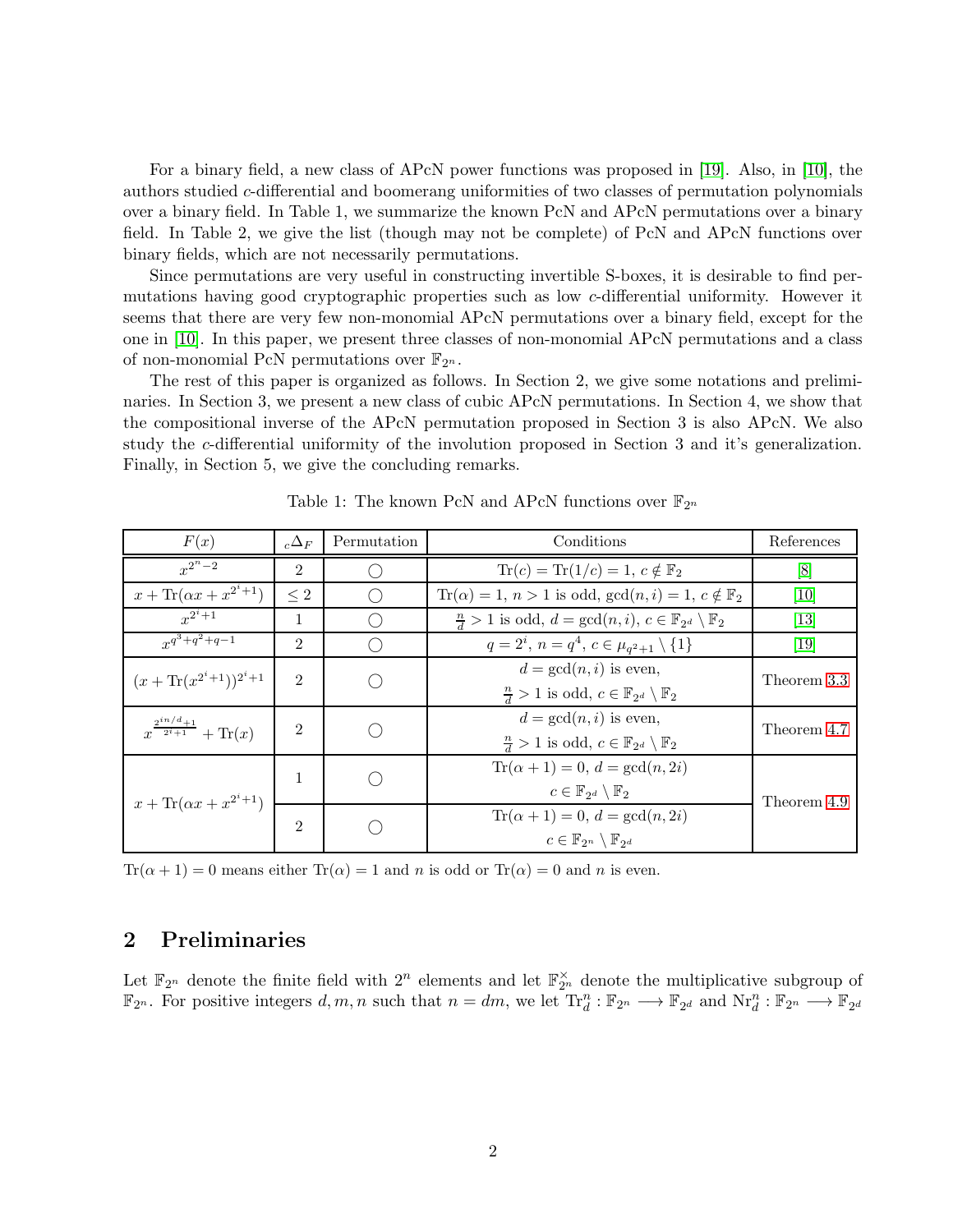| F(x)                                                                                               | $_c\Delta_F$   | References                   |
|----------------------------------------------------------------------------------------------------|----------------|------------------------------|
| $b\phi(x) + \text{Tr}_{q}^{q^{n}}(g(x^{q}+x))$<br>$b\phi(x) + \text{Nr}_q^{q^n}(g(x^q + x))$       | $\overline{2}$ | $[1]$                        |
| $L(x)(\sum_{i=1}^{l-1}L(x)^{(q-1)i/l}+u)$                                                          | $\leq 2$       | [21]                         |
| $f(x)(\text{Tr}_1^q(x)+1)+f(x+\gamma)\text{Tr}_1^q(x)$                                             | $\leq 2$       | [21]                         |
| $L(x) + L(\gamma) \text{Tr}_q^{q^n}(x)^{q-1}$                                                      | 1              | [21]                         |
| $u\phi(x) + g(\text{Tr}_q^{q^n}(x))^q + g(\text{Tr}_q^{q^n}(x))$                                   | 1              | [21]                         |
| $u(x^{q}+x)+g(\text{Tr}_{q}^{q^{n}}(x))$                                                           | 1              | [21]                         |
| $u\phi(x) + g(\text{Tr}_q^{q^n}(x))$                                                               | 1              | [21]                         |
| $u\phi(x) + \sum_{i=1}^{t} g(x^q + x)^{(q^n-1)/d_i}$                                               | $\overline{2}$ | [21]                         |
| $f(x) + \text{Tr}(vf(x))$                                                                          | 1              | $\left\lceil 12\right\rceil$ |
| $L_1(x) + L_1(\gamma) \text{Tr}(L_2(x))$                                                           | 1              | $\left\lceil 12\right\rceil$ |
| $L(x) + \prod_{i=1}^{s} (\text{Tr}(x^{2^{k_i}+1} + \delta_i))^{\frac{g_i}{g_i}}$                   | $\leq 2$       | $\left\lceil 12\right\rceil$ |
| $L(x) + \prod_{i=1}^{s} (\alpha_i \operatorname{Tr}_{q^m}^{q^n} (x^{2^{k_i}+1} + \delta_i))^{g_i}$ | $\leq 2$       | $\left\lceil 12\right\rceil$ |
| $L(x) + u \sum_{i=1}^{t} \left( \text{Tr}_{q^m}^{q^n}(x)^{k_i} + \delta_i \right)^{t}$             | 1              | $\left\lceil 12\right\rceil$ |

Table 2: A list of PcN and APcN functions over binary fields

denote the relative field trace and norm,

$$
\operatorname{Tr}_{d}^{n}(x) = \sum_{k=0}^{m-1} x^{2^{dk}} = x + x^{2^{d}} + x^{2^{2d}} + \dots + x^{2^{(m-1)d}},
$$
  

$$
\operatorname{Nr}_{d}^{n}(x) = \prod_{k=0}^{m-1} x^{2^{dk}} = x^{1+2^{d}+2^{2d}+\dots+2^{(m-1)d}}.
$$

When  $d = 1$  and n is clear from the context, we shall simply write Tr (resp. Nr) instead of  $\text{Tr}_{d}^{n}$  (resp.  $\text{Nr}_d^n$ ). Also, when  $i = d\ell$  such that  $gcd(n, i) = d$  (i.e., when  $gcd(m, \ell) = 1$ ), then it is easy to verify

<span id="page-2-0"></span>
$$
\operatorname{Tr}_{d}^{n}(x) = \sum_{k=0}^{m-1} x^{2^{ik}} = x + x^{2^{i}} + x^{2^{2i}} + \dots + x^{2^{(m-1)i}},
$$
\n(1)

<span id="page-2-1"></span>
$$
Nr_d^n(x) = \prod_{k=0}^{m-1} x^{2^{ik}} = x^{1+2^i+2^{2i}+\dots+2^{(m-1)i}},
$$
\n(2)

because there is unique  $0 \le j < m$  with  $j \equiv \ell \pmod{m}$  such that  $2^i \equiv 2^{dj} \pmod{2^n - 1}$ .

Two functions  $F, F' : \mathbb{F}_{2^n} \longrightarrow \mathbb{F}_{2^n}$  are called *extended affine equivalent* if there exist some affine permutations  $A_1, A_2 : \mathbb{F}_{2^n} \longrightarrow \mathbb{F}_{2^n}$  and an affine function  $A : \mathbb{F}_{2^n} \longrightarrow \mathbb{F}_{2^n}$  satisfying  $F' =$  $A_1 \circ F \circ A_2 + A$ . Also, F and F' are called CCZ-equivalent (introduced in [\[7\]](#page-20-9)) if there exists a linear (affine) permutation  $\mathcal L$  on  $(\mathbb F_{2^n})^2$  such that  $\mathcal L(G_F) = G_{F'}$  where  $G_F$  is the graph of the function F, that is  $G_F = \{(x, F(x)) : x \in \mathbb{F}_{2^n}\}\subset (\mathbb{F}_{2^n})^2$ . Let #S denote the cardinality of the set S.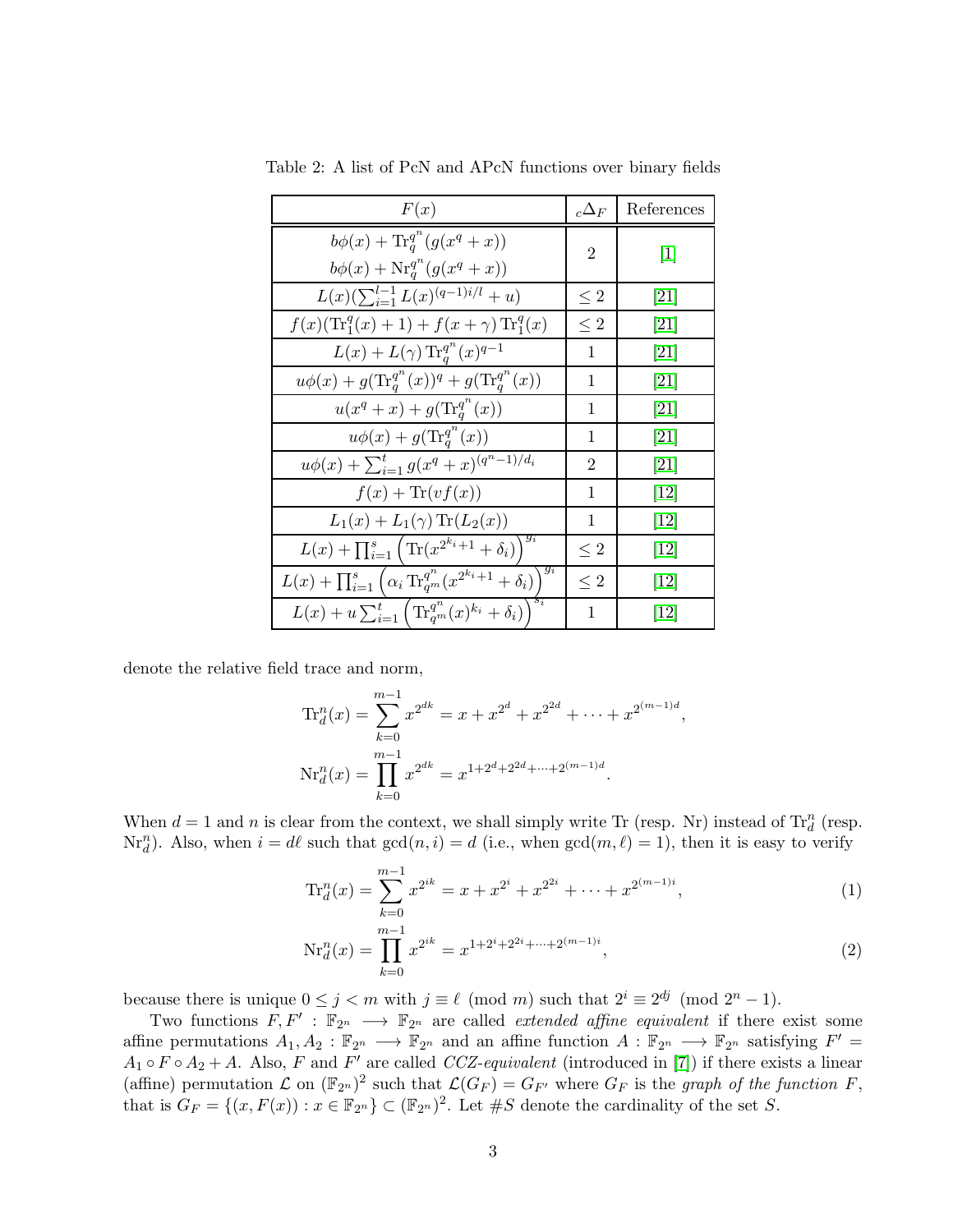**Definition 2.1.** ( [\[8\]](#page-20-0)) Let  $F : \mathbb{F}_{2^n} \longrightarrow \mathbb{F}_{2^n}$  be a function and  $c \in \mathbb{F}_{2^n}$ . For  $a, b \in \mathbb{F}_{2^n}$ , we define  $cD_aF(x) := F(x+a) + cF(x)$  and  $c\Delta_F(a,b) := \#\{x \in \mathbb{F}_{2^n} : cD_aF(x) = b\}$ . We call the quantity

$$
{}_c\Delta_F := \max \# \{ {}_c\Delta_F(a, b) : a, b \in \mathbb{F}_{2^n}, \text{ and } a \neq 0 \text{ if } c = 1 \}
$$

the c-differential uniformity of  $F$ . A function  $F$  is called a perfect c-nonlinear(PcN) function and an almost perfect c-nonlinear(APcN) function if  ${}_{c}\Delta_{F} = 1$  and  ${}_{c}\Delta_{F} = 2$ , respectively.

Remark 2.2. Recently, in an independent work, Bartoli and Timpanella [\[2\]](#page-20-2) gave a generalization of planar functions as follows: For  $\beta \in \mathbb{F}_{2^n} \setminus \mathbb{F}_2$ , a function  $F : \mathbb{F}_{2^n} \longrightarrow \mathbb{F}_{2^n}$  is called a  $\beta$ -planar function in  $\mathbb{F}_{2^n}$  if  $F(x + \gamma) + \beta F(x)$  is a permutation on  $\mathbb{F}_{2^n}$  for all  $\gamma \in \mathbb{F}_{2^n}$ . Therefore,  $\beta$ -planar functions are  $P_{\beta}N$  functions.

We introduce a useful lemma.

<span id="page-3-2"></span>**Proposition 2.3.** ( [\[20\]](#page-21-5)) Let  $f(x) = x^3 + ax + b$  where  $a, b \in \mathbb{F}_{2^n}$ ,  $b \neq 0$  with even n. Then  $f(x)$  is irreducible over  $\mathbb{F}_{2^n}$  if and only if  $\text{Tr}(a^3/b^2) = 0$  and none of the roots of  $x^2 + bx + a^3 = 0$  is a cube in  $\mathbb{F}_{2^n}$ .

## $\, {\bf 3} \quad {\bf A} \text{ class of non-monomial } {\rm \bf APCN} \text{ permutations on } \mathbb{F}_{2^n}$

Throughout this section, we are mainly interested in the case where n is even and  $gcd(2i, n)$  =  $gcd(i, n) < n$ . Equivalently, we let  $n, d, m, i, \ell$  be positive integers such that

$$
n = dm, \quad i = d\ell, \quad \gcd(m, 2\ell) = 1, \quad n > d, \quad n = \text{even.} \tag{3}
$$

We will prove Theorem [3.3](#page-4-0) using the above assumption. However, it should be mentioned that some of the lemmas and propositions that we will discuss later may not need such strong assumption, and we will explicitly state the necessary conditions in each case. Let  $G$  be a function defined as

<span id="page-3-1"></span><span id="page-3-0"></span>
$$
G(x) = \begin{cases} x^{2^{i}+1} & \text{if } x \in T \\ (x+1)^{2^{i}+1} & \text{if } x \notin T, \end{cases}
$$
 (4)

where  $T = \{x \in \mathbb{F}_{2^n} : \text{Tr}(x^{2^i+1}) = 0\}$ . The function G can also be written as

$$
G(x) = (x + \text{Tr}(x^{2^{i}+1}))^{2^{i}+1} = x^{2^{i}+1} + (x^{2^{i}} + x + 1) \text{Tr}(x^{2^{i}+1}).
$$
\n(5)

From the above form, we can verify that G is a cubic function. Indeed it holds that  $G(x)$  =  $x^{2^i+1} + (x^{2^i} + x + 1) \sum_{n=1}^{n-1}$  $j=0$  $x^{2^{i+j}+2^j}$ , which has the term  $x^{2^{i+1}+2^i+2}$ . We will prove that, under the conditions in [\(3\)](#page-3-0), G is an APcN permutation on  $\mathbb{F}_{2^n}$  for  $c \in \mathbb{F}_{2^d} \setminus \mathbb{F}_2$ .

**Remark 3.1.**  $G(x)$  was already introduced in [\[4\]](#page-20-10) to derive EA-inequivalent but CCZ-equivalent function to  $x^{2^i+1}$ . However, c-differential uniformity is not preserved under EA-equivalence. While we are assuming that d is even in Theorem [3.3,](#page-4-0) when  $d = 1$  (i.e.,  $gcd(n, i) = 1$ ), the result in [\[4\]](#page-20-10) implies that G is an APN function.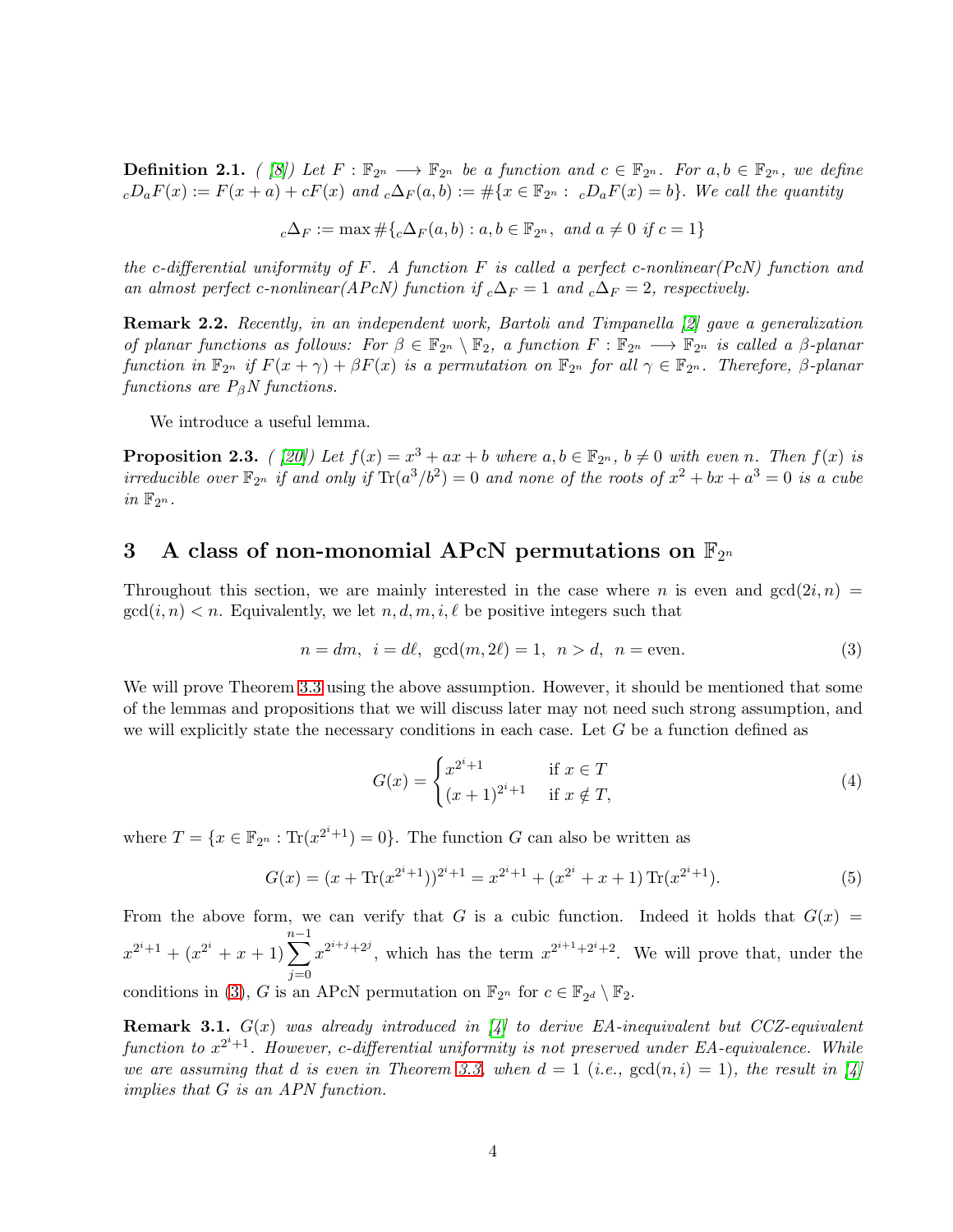**Remark 3.2.** When  $n = d = even$  (i.e.,  $m = 1$ ), then since  $n|i = d\ell$ , it holds that  $2^{i} \equiv 1 \pmod{2^{n}-1}$ and  $x^{2^i+1} = x^1 \cdot x^1 = x^2$  over  $\mathbb{F}_{2^n}$ . Then one has  $G(x) = (x + \text{Tr}(x^{2^i+1}))^{2^i+1} = (x + \text{Tr}(x^2))^2 =$  $x^2 + \text{Tr}(x)$  and the result [\[21,](#page-21-3) Theorem 4] implies that G is PcN for all  $c \in \mathbb{F}_{2^n} \setminus \mathbb{F}_2$ . Indeed if we choose  $f(x) = x^2$  and  $\gamma = 1$  in [\[21,](#page-21-3) Theorem 4], then  $F(x) = f(x)(\text{Tr}(x) + 1) + f(x + 1) \text{Tr}(x) =$  $x^2(\text{Tr}(x) + 1) + (x + 1)^2 \text{Tr}(x) = x^2 + \text{Tr}(x) = G(x)$  is PcN where the fact  $f(x) = x^2$  is PcN for all  $c \in \mathbb{F}_{2^n} \setminus \mathbb{F}_2$  and  $\text{Tr}(\gamma) = \text{Tr}(1) = 0$  is used.

Now we introduce the main theorem.

<span id="page-4-0"></span>**Theorem 3.3.** Suppose that n is even with  $d = \gcd(2i, n) = \gcd(i, n) < n$ . Let G be the function defined in [\(5\)](#page-3-1) and let  $c \in \mathbb{F}_{2^d} \setminus \mathbb{F}_2$ . Then G is an APcN permutation on  $\mathbb{F}_{2^n}$ .

#### 3.1 The proof of the main theorem

<span id="page-4-1"></span>Lemma 3.4. The followings hold:

- (i) If  $gcd(2i, n) = gcd(i, n)$ , then  $g(x) = x^{2^i+1}$  is a permutation on  $\mathbb{F}_{2^n}$ .
- (ii) If n is even, then  $h(x) = x + \text{Tr}(x^{2^{i}+1})$  is an involution on  $\mathbb{F}_{2^{n}}$ . (i.e.,  $h \circ h(x) = x$  for all  $x \in \mathbb{F}_{2^n}$ .
- (iii) Let  $\mathcal{L}(x) = x^{2^i} + x^{2^{-i}}$  be a linear transformation on  $\mathbb{F}_{2^n}$ . If  $gcd(2i, n) = d$ , then

$$
\ker \mathcal{L} = \mathbb{F}_{2^d} \text{ and } \text{Im } \mathcal{L} = \{x \in \mathbb{F}_{2^n} : \text{Tr}_d^n(x) = 0\}.
$$

(iv) Let  $gcd(2i, n) = gcd(i, n) = d$  with  $n = dm$  and  $i = d\ell$ . Then, for all  $x \in \mathbb{F}_{2^n}$ , one has

$$
x^{\frac{2}{2^i+1}} = x^{\frac{2^{im}+1}{2^i+1}} = x^{2^{(m-1)i} - 2^{(m-2)i} + \dots - 2^i + 1}.
$$

*Proof.* For  $(i)$ , one has

$$
\gcd(2^i + 1, 2^n - 1) = \frac{2^{\gcd(2i,n)} - 1}{2^{\gcd(i,n)} - 1} = \frac{2^d - 1}{2^d - 1} = 1,
$$

where  $d = \gcd(2i, n) = \gcd(i, n)$ . For  $(ii)$ , by expanding  $h(h(x))$ , we have

$$
h(h(x)) = x + \text{Tr}(x^{2^{i}+1}) + \text{Tr}\left((x + \text{Tr}(x^{2^{i}+1}))^{2^{i}+1}\right)
$$
  
=  $x + \text{Tr}(x^{2^{i}+1}) + \text{Tr}\left(x^{2^{i}+1} + x^{2^{i}} \text{Tr}(x^{2^{i}+1}) + x \text{Tr}(x^{2^{i}+1})^{2^{i}} + \text{Tr}(x^{2^{i}+1})^{2^{i}+1}\right)$  (6)  
=  $x$ 

because  $\text{Tr}\left(x^{2^i} \text{Tr}(x^{2^i+1})+x \text{Tr}(x^{2^i+1})^{2^i}\right) = \text{Tr}\left(x^{2^i} \text{Tr}(x^{2^i+1})\right) + \text{Tr}\left(x^{2^i} \text{Tr}(x^{2^i+1})\right) = 0$  and (since n is even)  $\text{Tr}(\text{Tr}(x^{2^i+1})^{2^i+1}) = \text{Tr}(x^{2^i+1})^{2^i+1} \text{Tr}(1) = 0.$  For  $(iii)$ , the equation  $x^{2^i} = x^{2^{-i}}$  is equivalent to  $x^{2^{2i}} = x$  so that ker  $\mathcal{L} = \{x \in \mathbb{F}_{2^n} : \mathcal{L}(x) = 0\} = \{x \in \mathbb{F}_{2^n} : x^{2^{2i}} = x\} = \mathbb{F}_{2^{\gcd(2i,n)}} = \mathbb{F}_{2^d}$ . Viewing  $\mathbb{F}_{2^n}$  as a vector space over  $\mathbb{F}_2$ , the dimension of Im  $\mathcal{L}$  is  $n-d$  so that Im  $\mathcal{L} = \{x \in \mathbb{F}_{2^n} : \text{Tr}_d^n(x) = 0\}.$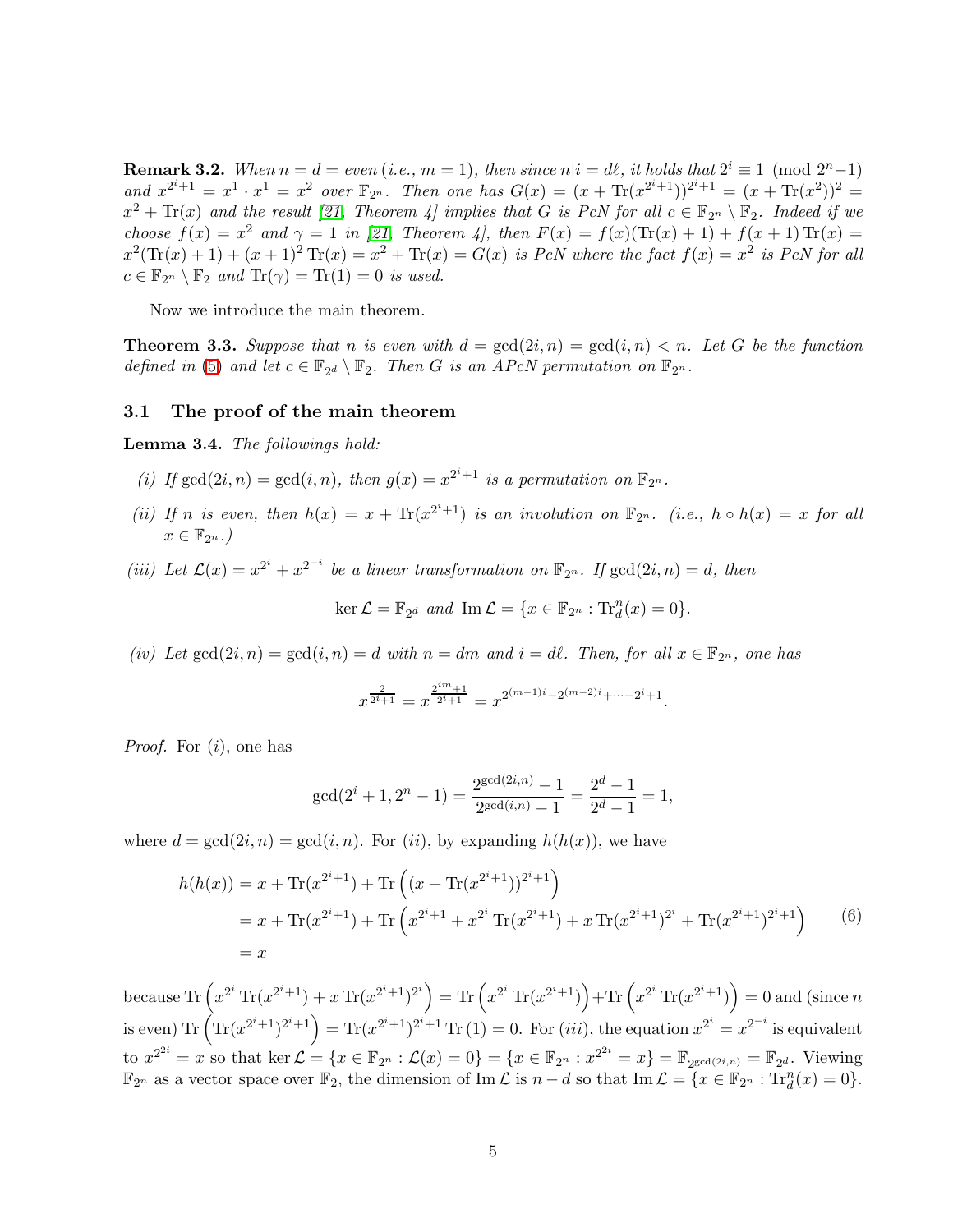Finally, for (iv), it holds that m is odd because  $1 = \gcd(2\ell,m)$  with  $d = \gcd(2i,n) = \gcd(i,n)$ . Therefore one has

$$
(2i + 1)(2(m-1)i - 2(m-2)i + \dots - 2i + 1) = 2mi + 1 = 2dml + 1 = 2nl + 1,
$$

which implies that  $x^{(2^i+1)(2^{(m-1)i}-2^{(m-2)i}+\cdots-2^i+1)} = x^{2^{n\ell}+1} = x^2$ . Since the  $\frac{1}{2^i+1}$ -th power is welldefined by the claim  $(i)$ , we are done.

**Corollary 3.5.** If n is even with  $gcd(2i, n) = gcd(i, n)$ , then G is a permutation on  $\mathbb{F}_{2^n}$ .

*Proof.*  $G(x) = (x + \text{Tr}(x^{2^{i}+1}))^{2^{i}+1} = g(h(x))$ , where both  $g(x) = x^{2^{i}+1}$  and  $h(x) = x + \text{Tr}(x^{2^{i}+1})$  are permutations on  $\mathbb{F}_{2^n}$  by Lemma [3.4.](#page-4-1)  $\Box$ 

<span id="page-5-1"></span>**Lemma 3.6.** Let  $a, x \in \mathbb{F}_{2^n}$ . Then one has  $\text{Tr}(a^{2^i}x + ax^{2^i}) = \text{Tr}(\mathcal{L}(a)x) = \text{Tr}(\mathcal{L}(x)a)$ . Moreover,

- (i) Let  $a \in T$ . Then  $x + a \in T$  if and only if  $\text{Tr}(\mathcal{L}(a)x) = \text{Tr}(x^{2^i+1})$ .
- (ii) Let  $a \notin T$ . Then  $x + a \in T$  if and only if  $\text{Tr}(\mathcal{L}(a)x) = \text{Tr}(x^{2^i+1}) + 1$ .

Proof. One has

$$
\text{Tr}(a^{2^i}x + ax^{2^i}) = \text{Tr}(a^{2^i}x) + \text{Tr}(ax^{2^i}) = \text{Tr}(a^{2^i}x) + \text{Tr}(a^{2^{-i}}x) = \text{Tr}(\mathcal{L}(a)x)
$$

$$
= \text{Tr}(ax^{2^{-i}}) + \text{Tr}(ax^{2^i}) = \text{Tr}(\mathcal{L}(x)a).
$$

By expanding  $(x+a)^{2^i+1}$ , we have

Tr 
$$
((x+a)^{2^{i}+1})
$$
 = Tr $(x^{2^{i}+1})$  + Tr $(a^{2^{i}+1})$  + Tr $(a^{2^{i}}x)$  + Tr $(ax^{2^{i}})$   
= Tr $(x^{2^{i}+1})$  + Tr $(a^{2^{i}+1})$  + Tr $(\mathcal{L}(a)x)$ .

Assuming that  $a \in T$ , we can obtain  $\text{Tr}((x+a)^{2^i+1}) = \text{Tr}(x^{2^i+1}) + \text{Tr}(\mathcal{L}(a)x)$ . Therefore  $x + a \in T$ if and only if  $0 = \text{Tr}((x+a)^{2^i+1}) = \text{Tr}(x^{2^i+1}) + \text{Tr}(\mathcal{L}(a)x)$ , so we prove the first claim. The proof of the second claim follows similarly.  $\Box$ 

<span id="page-5-2"></span>**Proposition 3.7.** [\[13\]](#page-20-4) Let  $c \in \mathbb{F}_{2^d} \setminus \mathbb{F}_2$  with  $d = \gcd(2i, n) = \gcd(i, n) < n$ , and let  $a, b \in \mathbb{F}_{2^n}$ . For  $\epsilon_1, \epsilon_2 \in \mathbb{F}_2$ , the equation

<span id="page-5-0"></span>
$$
(x + a + \epsilon_1)^{2^i + 1} + c(x + \epsilon_2)^{2^i + 1} = b
$$

has a unique solution

$$
x = \frac{a + \epsilon_1 + c\epsilon_2}{c + 1} + \left(\frac{c}{(c + 1)^2} \left(a^{2^i + 1} + (a^{2^i} + a + 1)(\epsilon_1 + \epsilon_2)\right) + \frac{b}{c + 1}\right)^{\frac{1}{2^i + 1}}.
$$

Proof. This is in fact Theorem 4 of [\[13\]](#page-20-4). However since we actively use the equation [\(8\)](#page-6-0) later, we provide a proof for better understanding. By expanding left-hand side of the given equation, one has

$$
(x + a + \epsilon_1)^{2^i + 1} + c(x + \epsilon_2)^{2^i + 1} = (c + 1)x^{2^i + 1} + a_1x^{2^i} + a_2x + a_3
$$
\n(7)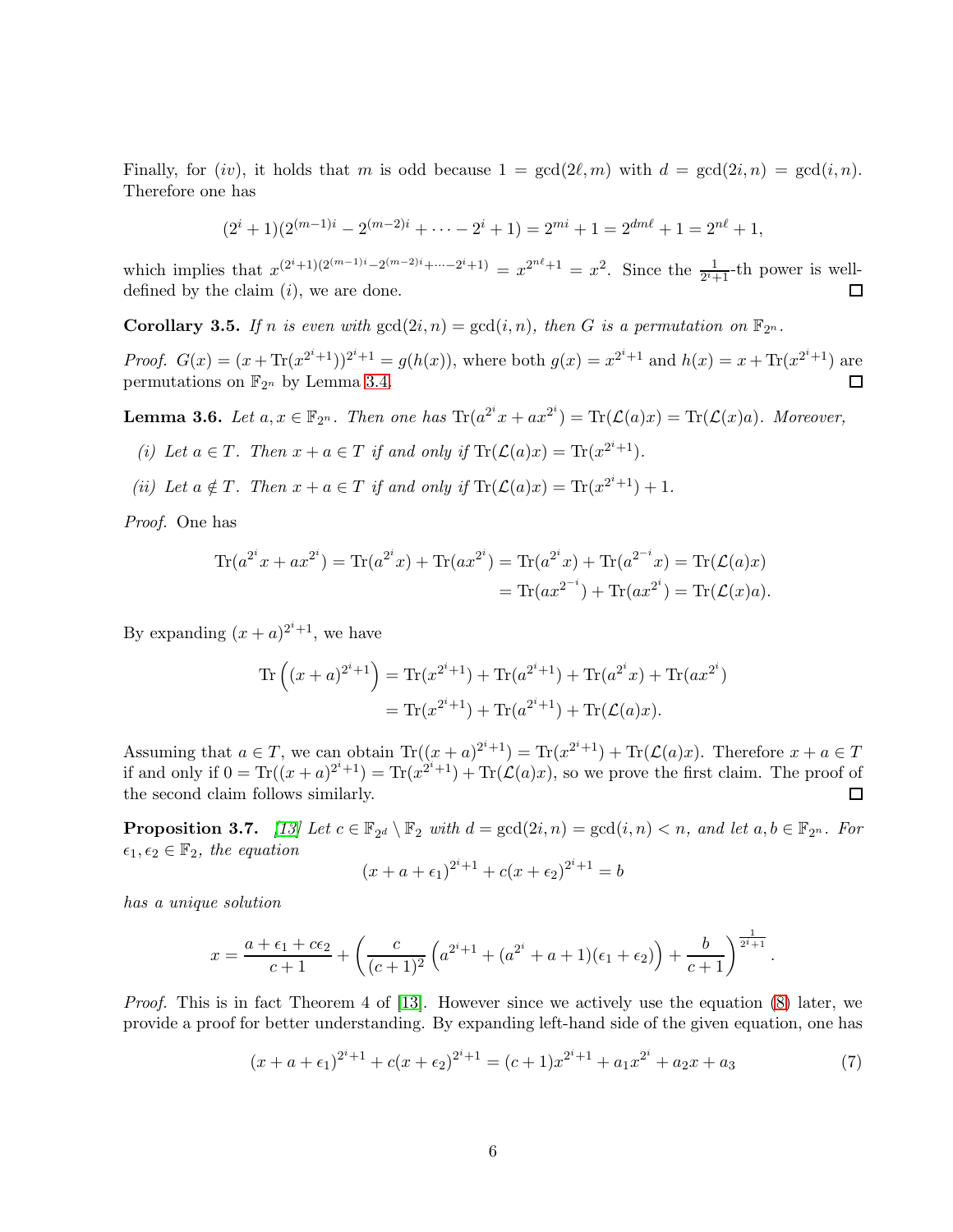where  $a_1 = a + \epsilon_1 + c\epsilon_2$ ,  $a_2 = a^{2^i} + \epsilon_1 + c\epsilon_2$  and  $a_3 = a^{2^i+1} + \epsilon_1 a^{2^i} + \epsilon_1 a + \epsilon_1 + c\epsilon_2$ . Since  $c \in \mathbb{F}_{2^d} \subset \mathbb{F}_{2^i}$ , one has  $c^{2^i} = c, a_1^{2^i} = a_2$  and the right-hand side of [\(7\)](#page-5-0) becomes

<span id="page-6-0"></span>
$$
(c+1)x^{2^{i}+1} + a_{1}x^{2^{i}} + a_{2}x + a_{3} = (c+1)x^{2^{i}+1} + a_{1}x^{2^{i}} + a_{1}^{2^{i}}x + a_{3}
$$

$$
= (c+1)\left(x + \frac{a_{1}}{c+1}\right)^{2^{i}+1} + \frac{a_{1}^{2^{i}+1}}{c+1} + a_{3}.
$$

Therefore the original equation  $(x + a + \epsilon_1)^{2^i+1} + c(x + \epsilon_2)^{2^i+1} = b$  can be written as

$$
\left(x + \frac{a + \epsilon_1 + c\epsilon_2}{c + 1}\right)^{2^i + 1} = \frac{c}{(c + 1)^2} \left(a^{2^i + 1} + (a^{2^i} + a + 1)(\epsilon_1 + \epsilon_2)\right) + \frac{b}{c + 1}.
$$
 (8)

To compute  $c\Delta_G(a, b)$ , we divide the set  $\{x \in \mathbb{F}_{2^n} : cD_aG(x) = b\}$  into four disjoint subsets as follow:

$$
\{x \in \mathbb{F}_{2^n} : \ _cD_aG(x) = b\} = \{x \in T : \ _cD_aG(x) = b\} \cup \{x \in \mathbb{F}_{2^n} \setminus T : \ _cD_aG(x) = b\}
$$

$$
= \bigcup_{\epsilon \in \mathbb{F}_2} \{x \in T : \ _cD_aG(x) = b, \ \mathrm{Tr}(\mathcal{L}(a)x) = \epsilon\}
$$

$$
\cup \bigcup_{\epsilon \in \mathbb{F}_2} \{x \in \mathbb{F}_{2^n} \setminus T : \ _cD_aG(x) = b, \ \mathrm{Tr}(\mathcal{L}(a)x) = \epsilon\}.
$$

$$
(9)
$$

Therefore it holds that

<span id="page-6-1"></span>
$$
c\Delta_G(a,b) = \sum_{\epsilon \in \mathbb{F}_2} \# \{x \in T : G(x+a) + cG(x) = b, \text{ Tr}(\mathcal{L}(a)x) = \epsilon \}
$$
  
+ 
$$
\sum_{\epsilon \in \mathbb{F}_2} \# \{x \in \mathbb{F}_{2^n} \setminus T : G(x+a) + cG(x) = b, \text{ Tr}(\mathcal{L}(a)x) = \epsilon \}.
$$
  
(10)

From the construction of  $G$  and by Lemma [3.6,](#page-5-1) the Equation [\(10\)](#page-6-1) implies the following:

• For  $a \in T$ , it holds that

<span id="page-6-2"></span>
$$
c\Delta_G(a,b) = \#\{x \in T : (x+a)^{2^i+1} + cx^{2^i+1} = b, \text{ Tr}(\mathcal{L}(a)x) = 0\}
$$
  
+ 
$$
\#\{x \in T : (x+a+1)^{2^i+1} + cx^{2^i+1} = b, \text{ Tr}(\mathcal{L}(a)x) = 1\}
$$
  
+ 
$$
\#\{x \in \mathbb{F}_{2^n} \setminus T : (x+a+1)^{2^i+1} + c(x+1)^{2^i+1} = b, \text{ Tr}(\mathcal{L}(a)x) = 0\}
$$
  
+ 
$$
\#\{x \in \mathbb{F}_{2^n} \setminus T : (x+a)^{2^i+1} + c(x+1)^{2^i+1} = b, \text{ Tr}(\mathcal{L}(a)x) = 1\}.
$$
  
(11)

• For  $a \notin T$ , it holds that

<span id="page-6-3"></span>
$$
c\Delta_G(a,b) = \#\{x \in T : (x+a+1)^{2^i+1} + cx^{2^i+1} = b, \text{ Tr}(\mathcal{L}(a)x) = 0\}
$$
  
+ 
$$
\#\{x \in T : (x+a)^{2^i+1} + cx^{2^i+1} = b, \text{ Tr}(\mathcal{L}(a)x) = 1\}
$$
  
+ 
$$
\#\{x \in \mathbb{F}_{2^n} \setminus T : (x+a)^{2^i+1} + c(x+1)^{2^i+1} = b, \text{ Tr}(\mathcal{L}(a)x) = 0\}
$$
  
+ 
$$
\#\{x \in \mathbb{F}_{2^n} \setminus T : (x+a+1)^{2^i+1} + c(x+1)^{2^i+1} = b, \text{ Tr}(\mathcal{L}(a)x) = 1\}.
$$
  
(12)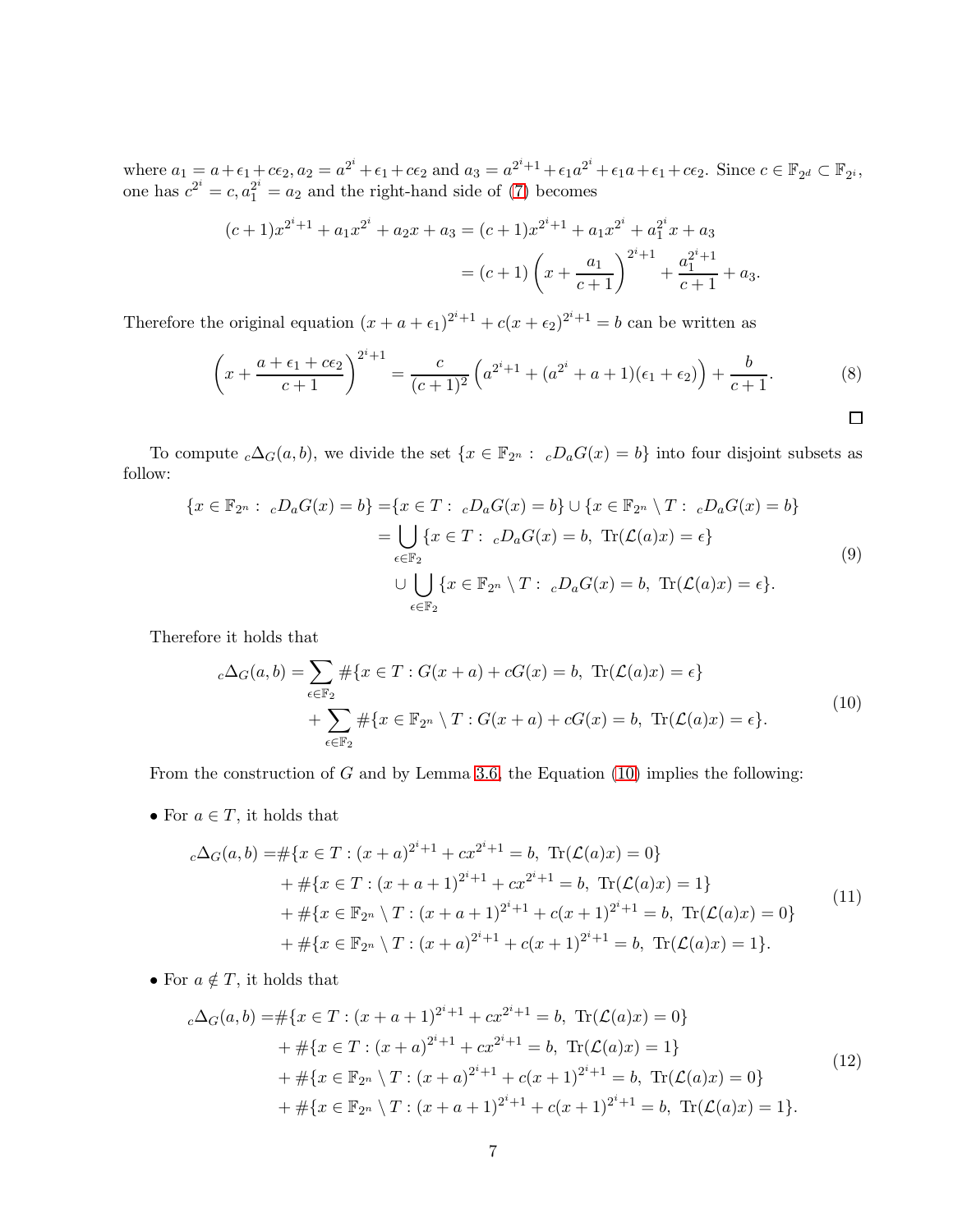Let the sets  $S_{\epsilon_1 \epsilon_2}(a, b)$  and  $S'_{\epsilon_1 \epsilon_2}(a, b)$  be defined as

$$
S_{\epsilon_1 \epsilon_2}(a, b) := \{x \in \mathbb{F}_{2^n} : (x + a + \epsilon_1)^{2^i + 1} + c(x + \epsilon_2)^{2^i + 1} = b, \n\text{Tr}(\mathcal{L}(a)x) = \epsilon_1 + \epsilon_2, \text{Tr}(x^{2^i + 1}) = \epsilon_2\}, \nS'_{\epsilon_1 \epsilon_2}(a, b) := \{x \in \mathbb{F}_{2^n} : (x + a + \epsilon_1)^{2^i + 1} + c(x + \epsilon_2)^{2^i + 1} = b, \n\text{Tr}(\mathcal{L}(a)x) = \epsilon_1 + \epsilon_2 + 1, \text{Tr}(x^{2^i + 1}) = \epsilon_2\},
$$
\n(13)

where  $a, b \in \mathbb{F}_{2^n}, c \in \mathbb{F}_{2^d} \setminus \mathbb{F}_2$  and  $\epsilon_1, \epsilon_2 \in \mathbb{F}_2$ . Then [\(11\)](#page-6-2) and [\(12\)](#page-6-3) can be simply written as

<span id="page-7-1"></span><span id="page-7-0"></span>
$$
{}_{c}\Delta_{G}(a,b) = \begin{cases} \sum_{\epsilon_{1},\epsilon_{2} \in \mathbb{F}_{2}} \#S_{\epsilon_{1}\epsilon_{2}}(a,b) & \text{for } a \in T\\ \sum_{\epsilon_{1},\epsilon_{2} \in \mathbb{F}_{2}} \#S_{\epsilon_{1}\epsilon_{2}}'(a,b) & \text{for } a \notin T. \end{cases}
$$
(14)

By Proposition [3.7,](#page-5-2) it holds that  $\#S_{\epsilon_1\epsilon_2}(a,b) \leq 1$  for  $a \in T$  and  $\#S'_{\epsilon_1\epsilon_2}(a,b) \leq 1$  for  $a \notin T$  so that one has  $c\Delta_G(a, b) \leq 4$  for all  $a, b \in \mathbb{F}_{2^n}$ . By further assuming that n is even, the following lemma implies that  $\sum$  $\epsilon_1,\!\epsilon_2\!\!\in\!\!\mathbb{F}_2$  $\#S_{\epsilon_1\epsilon_2}(a, b) \leq 2$  (resp.,  $\sum$  $\epsilon_1,\!\epsilon_2\!\!\in\!\!\mathbb{F}_2$  $\#S'_\epsilon$  $C'_{\epsilon_1\epsilon_2}(a, b) \leq 2$ ) when  $a \in T$  (resp., when  $a \notin T$ ) so that one has  $_c\Delta_G \leq 2$ .

<span id="page-7-3"></span>**Lemma 3.8.** Let  $c \in \mathbb{F}_{2^d} \setminus \mathbb{F}_2$  with  $d = \gcd(2i, n) = \gcd(i, n) < n$  and let n be even. Let  $a, b \in \mathbb{F}_{2^n}$ and let  $S_{\epsilon_1\epsilon_2}(a, b)$ ,  $S'_{\epsilon_1\epsilon_2}(a, b)$  be defined as in [\(13\)](#page-7-0). Then the followings are satisfied:

- (i) At least one of  $S_{00}(a, b)$  and  $S_{11}(a, b)$  is the empty set.
- (ii) At least one of  $S_{01}(a, b)$  and  $S_{10}(a, b)$  is the empty set.
- (iii) At least one of  $S'_{00}(a, b)$  and  $S'_{11}(a, b)$  is the empty set.
- (iv) At least one of  $S'_{01}(a, b)$  and  $S'_{10}(a, b)$  is the empty set.

Proof. We only prove the first claim, and the rest of the claims can be proved in a similar manner. It is obvious that  $x_0$  is a solution of  $(x + a)^{2^i+1} + cx^{2^i+1} = b$  if and only if  $x_0 + 1$  is a solution of  $(x+a+1)^{2^{i}+1}+c(x+1)^{2^{i}+1}=b$ . By Proposition [3.7,](#page-5-2) the both equations have unique solutions, and  $x_0 \in S_{00}(a, b)$  implies that  $x_0 + 1$  is a unique solution of  $(x + a + 1)^{2^{i}+1} + c(x + 1)^{2^{i}+1} = b$ . Since n is even, it holds that  $x_0 \in T$  if and only if  $x_0 + 1 \in T$ , which means that  $S_{11}(a, b) = \phi$  and vice versa.  $\Box$ 

The above lemma combined with [\(14\)](#page-7-1) shows that  ${}_{c}\Delta_{G} \leq 2$  for any  $c \in \mathbb{F}_{2^{d}} \setminus \mathbb{F}_{2}$ . To show that G is APcN (i.e.,  $_c\Delta_G = 2$ ), we need to prove that, for a given c, there exist  $a, b \in \mathbb{F}_{2^n}$  such that  $_{c}\Delta_{G}(a,b)=2.$ 

<span id="page-7-2"></span>**Lemma 3.9.** Suppose that  $n = dm$  is even with  $d = \gcd(2i, n) = \gcd(i, n) < n$ . Let  $c \in \mathbb{F}_{2^d} \setminus \mathbb{F}_2$  and  $w \in \mathbb{F}_{2^n}^{\times}$ . Considering  $\mathbb{F}_{2^n}$  as an m-dimensional vector space over  $\mathbb{F}_{2^d}$ , one has the followings.

- (i) If  $m > 3$  with  $3 \nmid m$ , then  $\left\{\frac{1}{c}\right\}$  $\frac{1}{c}, \frac{1}{w^{2^i+1}}, w+w^{2^i}\Big\}$  is linearly independent over  $\mathbb{F}_{2^d}$  for  $w \in \mathbb{F}_{2^n} \backslash \mathbb{F}_{2^d}$ .
- (ii) If  $m > 3$  with  $3 \mid m$ , then  $\left\{\frac{1}{c}\right\}$  $\frac{1}{c}, \frac{1}{w^{2^i+1}}, w+w^{2^i}\Big\}$  is linearly independent over  $\mathbb{F}_{2^d}$  for  $w\in \mathbb{F}_{2^n}\backslash \mathbb{F}_{2^{3d}}$ .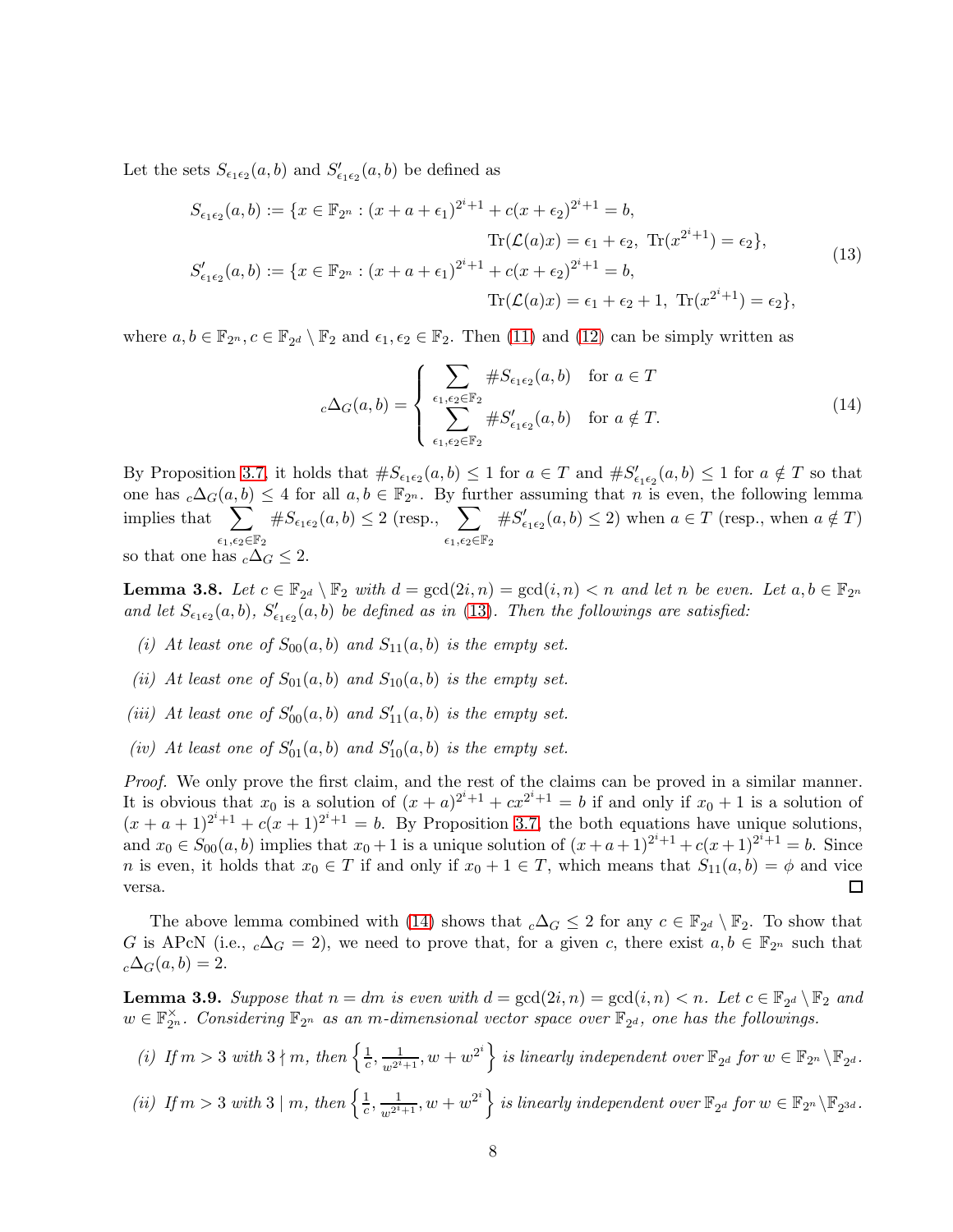(iii) If  $m = 3$ , then  $\left\{\frac{1}{c}\right\}$  $\left\{\frac{1}{c}, \frac{1}{w^{2^i+1}}, w+w^{2^i}\right\}$  is linearly dependent over  $\mathbb{F}_{2^d}$ . More precisely,  $w + w^{2^i} = c \operatorname{Tr}^n_d(w) \cdot \frac{1}{a}$  $\frac{1}{c} + \mathrm{Nr}_d^n(w) \cdot \frac{1}{w^{2^i}}$  $\frac{1}{w^{2^i+1}}$ .

*Proof.* For  $(i)$  and  $(ii)$ , suppose that

$$
\frac{a_1}{c} + \frac{a_2}{w^{2^i+1}} + a_3(w + w^{2^i}) = 0\tag{15}
$$

 $\Box$ 

for some  $a_1, a_2, a_3 \in \mathbb{F}_{2^d}$ . Letting  $A = \frac{a_2}{a_1 a_2^{i_1}}$  $\frac{a_2}{w^{2^i+1}} + a_3(w + w^{2^i}) = \frac{a_1}{c} \in \mathbb{F}_{2^d} \subset \mathbb{F}_{2^i}$ , one has

$$
0 = A^{2^{i}} + A = \frac{a_{2}}{w^{2^{2i}+2^{i}}} + a_{3}(w^{2^{i}} + w^{2^{2i}}) + \frac{a_{2}}{w^{2^{i}+1}} + a_{3}(w + w^{2^{i}})
$$
  
= 
$$
\frac{a_{2} + a_{2}w^{2^{2i}-1}}{w^{2^{2i}+2^{i}}} + a_{3}(w + w^{2^{2i}})
$$
  
= 
$$
\frac{w^{2^{2i}-1} + 1}{w^{2^{2i}+2^{i}}} \left(a_{2} + a_{3}w^{2^{2i}+2^{i}+1}\right).
$$
 (16)

Since  $w \in \mathbb{F}_{2^n} \setminus \mathbb{F}_{2^d}$  and  $gcd(n, 2i) = d$ , it holds that  $w_2^{2^{2i}-1} + 1 \neq 0$ , which implies that  $a_2 +$  $a_3w^{2^{2i}+2^i+1} = 0$ . When  $m > 3$  and  $3 \nmid m$ , one gets  $(w^{2^{2i}+2^i+1})^{2^i-1} = w^{2^{3i}-1} \neq 1$  and so that  $w^{2^{2i}+2^i+1} \notin \mathbb{F}_{2^i}^{\times}$  $\chi^2_{2d}$ . Therefore  $a_2 + a_3 w^{2^{2i}+2^i+1} = 0$  implies that  $a_3 = a_2 = 0$  and consequently  $a_1 = 0$ , which proves (*i*). For the assertion (*ii*), using  $3 \mid m > 3$  and  $w \in \mathbb{F}_{2^n} \setminus \mathbb{F}_{2^{3d}}$ , one gets  $w^{2^{3i}-1} \neq 1$  and  $w^{2^{2i}+2^{\tilde{i}}+1}\notin \mathbb{F}_{2^{\tilde{o}}}^{\times}$  $\chi^2_{2d}$  in a similar manner, and therefore  $a_3 = a_2 = a_1 = 0$ .

For (*iii*), suppose that  $m = 3$ . By the equations [\(1\)](#page-2-0) and [\(2\)](#page-2-1), one has  $Tr_d^n(x) = x + x^{2^i} + x^{2^{2i}}$  and  $\text{Nr}_d^n(x) = x^{1+2^i+2^{2i}}$ . Therefore it follows that

$$
w + w^{2^{i}} = w + w^{2^{i}} + w^{2^{2i}} + w^{2^{2i}} = w + w^{2^{i}} + w^{2^{2i}} + \frac{w^{1+2^{i}+2^{2i}}}{w^{1+2^{i}}}
$$

$$
= \text{Tr}_{d}^{n}(w) + \frac{\text{Nr}_{d}^{n}(w)}{w^{1+2^{i}}}
$$

$$
= c \text{Tr}_{d}^{n}(w) \cdot \frac{1}{c} + \text{Nr}_{d}^{n}(w) \cdot \frac{1}{w^{2^{i}+1}},
$$

where the coefficients  $c \operatorname{Tr}^n_d(w)$ ,  $\operatorname{Nr}^n_d(w)$  are in  $\mathbb{F}_{2^d}$ .

<span id="page-8-0"></span>**Lemma 3.10.** Let  $m = 3$  and d be even such that  $n = 3d$ . Let  $H = \{x^3 : x \in \mathbb{F}_{2d}^{\times} \}$  $\mathbb{Z}_2^{\times}$ . Then the followings hold:

- (*i*) For any  $\zeta \in \mathbb{F}_{q_q}^{\times}$  $\mathbb{Z}_2^{\times} \setminus H$ , one has  $\mathbb{F}_{2^c}^{\times}$  $\chi_{2^d}^{\times} = \zeta H + \zeta^2 H \stackrel{\text{def}}{=} {\zeta h_1 + \zeta^2 h_2 : h_1, h_2 \in H}.$
- (ii) For any  $c' \in \mathbb{F}_{2^d} \setminus \mathbb{F}_2$ , there exists  $w \in \mathbb{F}_{2^n} \setminus \mathbb{F}_{2^d}$  such that  $\text{Tr}_{d}^n(w) = 0$  and  $\text{Nr}_{d}^n(w) = c'$ .

Proof. Claim (i) seems to be a folklore result and we provide a proof in Appendix [A.](#page-21-6) Now, by the claim (*i*), for a given  $c' \in \mathbb{F}_{2^d} \setminus \mathbb{F}_2$ , it holds that  $c' \in \zeta H + \zeta^2 H$  where  $\zeta \in \mathbb{F}_{2^d} \setminus H$ . There exist  $h_1, h_2 \in H$  such that  $c' = \zeta h_1 + \zeta^2 h_2$  where  $\zeta h_1$  and  $\zeta^2 h_2$  are not cubes in  $\mathbb{F}_{2^d}$ . Since  $\zeta^3 h_1 h_2$  is a cube, there exists  $\tilde{c} \in \mathbb{F}_{2^d}$  such that  $\tilde{c}^3 = \zeta^3 h_1 h_2$ . Then we have the following factorization in  $\mathbb{F}_{2^d}[x]$ 

$$
x^{2} + c'x + \tilde{c}^{3} = (x + \zeta h_{1})(x + \zeta^{2}h_{2}),
$$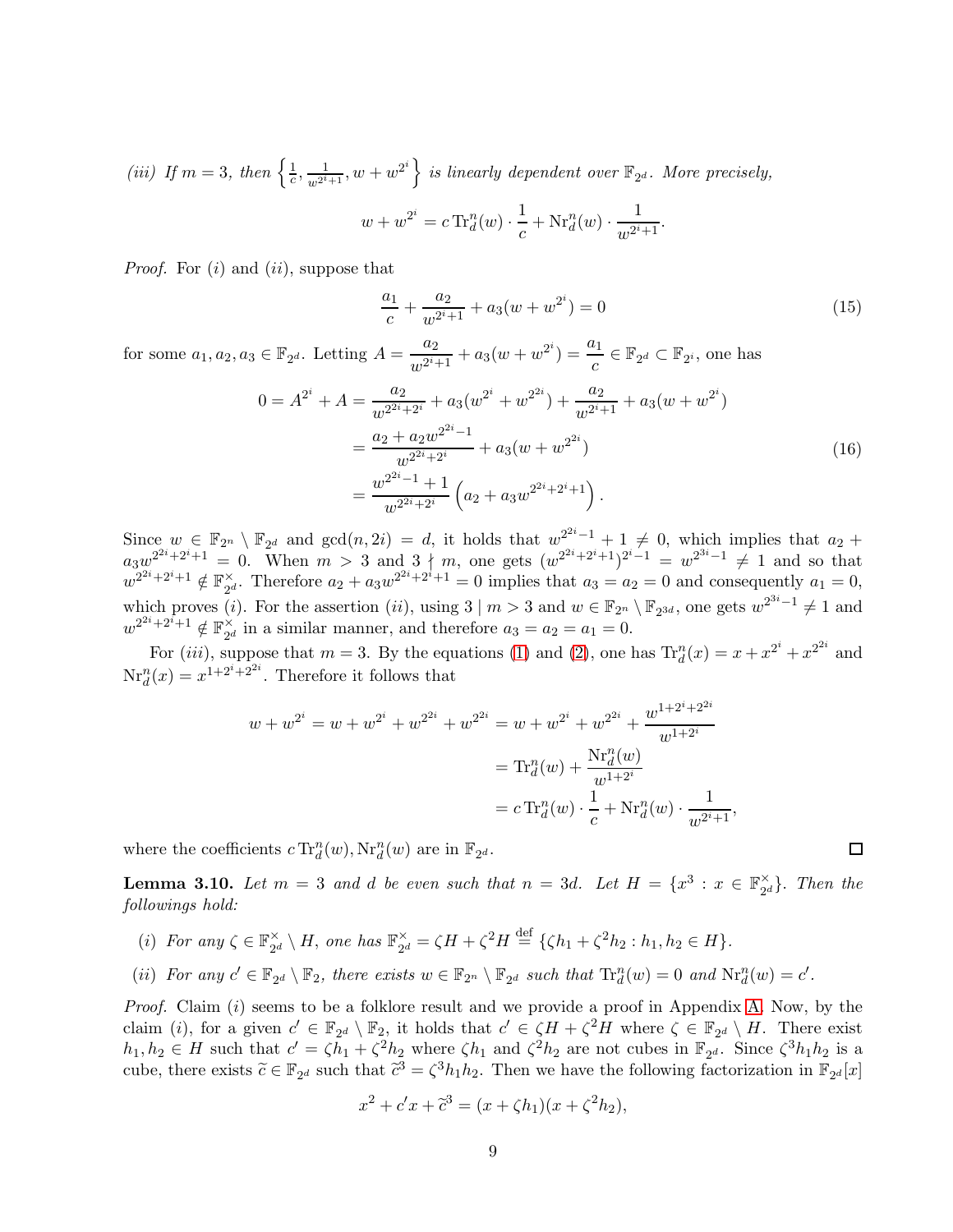which implies that the cubic  $x^3 + \tilde{c}x + c'$  is irreducible over  $\mathbb{F}_{2^d}$  by Proposition [2.3.](#page-3-2) Since  $m = 3$ , there exists  $w \in \mathbb{F}_{2^n} \setminus \mathbb{F}_{2^d}$  such that  $x^3 + \tilde{c}x + c' = (x+w)(x+w^{2^i})\overline{(x+w^{2^{2i}})} = x^3 + \text{Tr}_d^n(w)x^2 + \tilde{c}x + \text{Nr}_d^n(w)$ , which completes the proof of the claim  $(ii)$ .

 $\Box$ 

<span id="page-9-0"></span>**Lemma 3.11.** Let  $c \in \mathbb{F}_{2^d} \setminus \mathbb{F}_2$  with  $d = \gcd(2i, n) = \gcd(i, n) < n$  and let  $n = dm$  be even. Then, one can choose  $w, z \in \mathbb{F}_{2^n}$  satisfying all of the following trace conditions:

(i) 
$$
\operatorname{Tr}_{d}^{n}\left(\frac{z}{c}\right) = 1
$$
, (ii)  $\operatorname{Tr}_{d}^{n}\left(\frac{z}{w^{2^{i}+1}}\right) = 1$ , (iii)  $\operatorname{Tr}\left(\frac{z(w+w^{2^{i}})}{c(c+1)}\right) = 1$ .

*Proof.* Let  $\beta_1 = \frac{1}{c}$  $\frac{1}{c}$ ,  $\beta_2 = \frac{1}{w^{2^i+1}}$  and  $\beta_3 = w + w^{2^i}$ . We shall consider two cases:  $m > 3$  and  $m = 3$ .

**Case 1 :**  $m > 3$ . By Lemma [3.9,](#page-7-2) for any  $w \in \mathbb{F}_{2^n} \setminus \mathbb{F}_{2^{3d}}$ ,  $\{\beta_1, \beta_2, \beta_3\}$  is a linearly independent subset over  $\mathbb{F}_{2^d}$ . Then one can find  $\beta_1, \dots, \beta_m \in \mathbb{F}_{2^n}$  such that  $\{\beta_1, \beta_2, \dots, \beta_m\}$  is a basis of  $\mathbb{F}_{2^n}$ over  $\mathbb{F}_{2^d}$ . Also, there is a unique dual basis  $\{\gamma_1, \cdots, \gamma_m\}$  (See [\[11\]](#page-20-11)) for  $\mathbb{F}_{2^n}$  over  $\mathbb{F}_{2^d}$  such that

$$
\operatorname{Tr}_{d}^{n}(\beta_{i}\gamma_{j}) = \begin{cases} 1 & \text{if } i = j \\ 0 & \text{if } i \neq j. \end{cases}
$$

Choosing any  $c' \in \mathbb{F}_{2^d}$  satisfying  $\text{Tr}_1^d$  $\left(\frac{c'}{c(c+1)}\right) = 1$  and letting  $z = \gamma_1 + \gamma_2 + c'\gamma_3$ , one gets

$$
\operatorname{Tr}_{d}^{n}\left(\frac{z}{c}\right) = \operatorname{Tr}_{d}^{n}\left(\beta_{1}(\gamma_{1} + \gamma_{2} + c'\gamma_{3})\right) = 1,
$$
\n
$$
\operatorname{Tr}_{d}^{n}\left(\frac{z}{w^{2^{i}+1}}\right) = \operatorname{Tr}_{d}^{n}\left(\beta_{2}(\gamma_{1} + \gamma_{2} + c'\gamma_{3})\right) = 1,
$$
\n
$$
\operatorname{Tr}\left(\frac{z(w+w^{2^{i}})}{c(c+1)}\right) = \operatorname{Tr}\left(\frac{\beta_{3}(\gamma_{1} + \gamma_{2} + c'\gamma_{3})}{c(c+1)}\right) = \operatorname{Tr}_{1}^{d}\left(\operatorname{Tr}_{d}^{n}\left(\frac{\beta_{3}(\gamma_{1} + \gamma_{2} + c'\gamma_{3})}{c(c+1)}\right)\right) = \operatorname{Tr}_{1}^{d}\left(\frac{c'}{c(c+1)}\right) = 1.
$$

**Case 2 :**  $m = 3$ . Choose any  $c' \in \mathbb{F}_{2^d}$  such that  $\text{Tr}_1^d$  $\left(\frac{c'}{c(c+1)}\right) = 1$ . Using Lemma [3.10,](#page-8-0) one can also find  $w \in \mathbb{F}_{2^n} \setminus \mathbb{F}_{2^d}$  satisfying  $\text{Tr}_{d}^{n}(w) = 0$  and  $\text{Nr}_{d}^{n}(w) = c'$ . By Lemma [3.9,](#page-7-2) it holds that

$$
\beta_3 = c \operatorname{Tr}^n_d(w)\beta_1 + \operatorname{Nr}^n_d(w)\beta_2 = c'\beta_2.
$$

Since  $w \notin \mathbb{F}_{2^d}$ ,  $\{\beta_1, \beta_2\}$  is linearly independent over  $\mathbb{F}_{2^d}$ . Thus one can find  $\beta'_3 \in \mathbb{F}_{2^n}$  such that  $\{\beta_1,\beta_2,\beta'_3\}$  is a basis of  $\mathbb{F}_{2^n}$  over  $\mathbb{F}_{2^d}$ . Letting  $z = \gamma_1 + \gamma_2$  where  $\{\gamma_1,\gamma_2,\gamma_3\}$  is a unique dual basis of  $\{\beta_1, \beta_2, \beta_3'\}$ , one gets

$$
\operatorname{Tr}_{d}^{n}\left(\frac{z}{c}\right) = \operatorname{Tr}_{d}^{n}\left(\beta_{1}(\gamma_{1} + \gamma_{2})\right) = 1,
$$
\n
$$
\operatorname{Tr}_{d}^{n}\left(\frac{z}{w^{2^{i}+1}}\right) = \operatorname{Tr}_{d}^{n}\left(\beta_{2}(\gamma_{1} + \gamma_{2})\right) = 1,
$$
\n
$$
\operatorname{Tr}\left(\frac{z(w + w^{2^{i}})}{c(c+1)}\right) = \operatorname{Tr}\left(\frac{\beta_{3}(\gamma_{1} + \gamma_{2})}{c(c+1)}\right) = \operatorname{Tr}_{1}^{d}\left(\operatorname{Tr}_{d}^{n}\left(\frac{c'\beta_{2}(\gamma_{1} + \gamma_{2})}{c(c+1)}\right)\right) = \operatorname{Tr}_{1}^{d}\left(\frac{c'}{c(c+1)}\right) = 1.
$$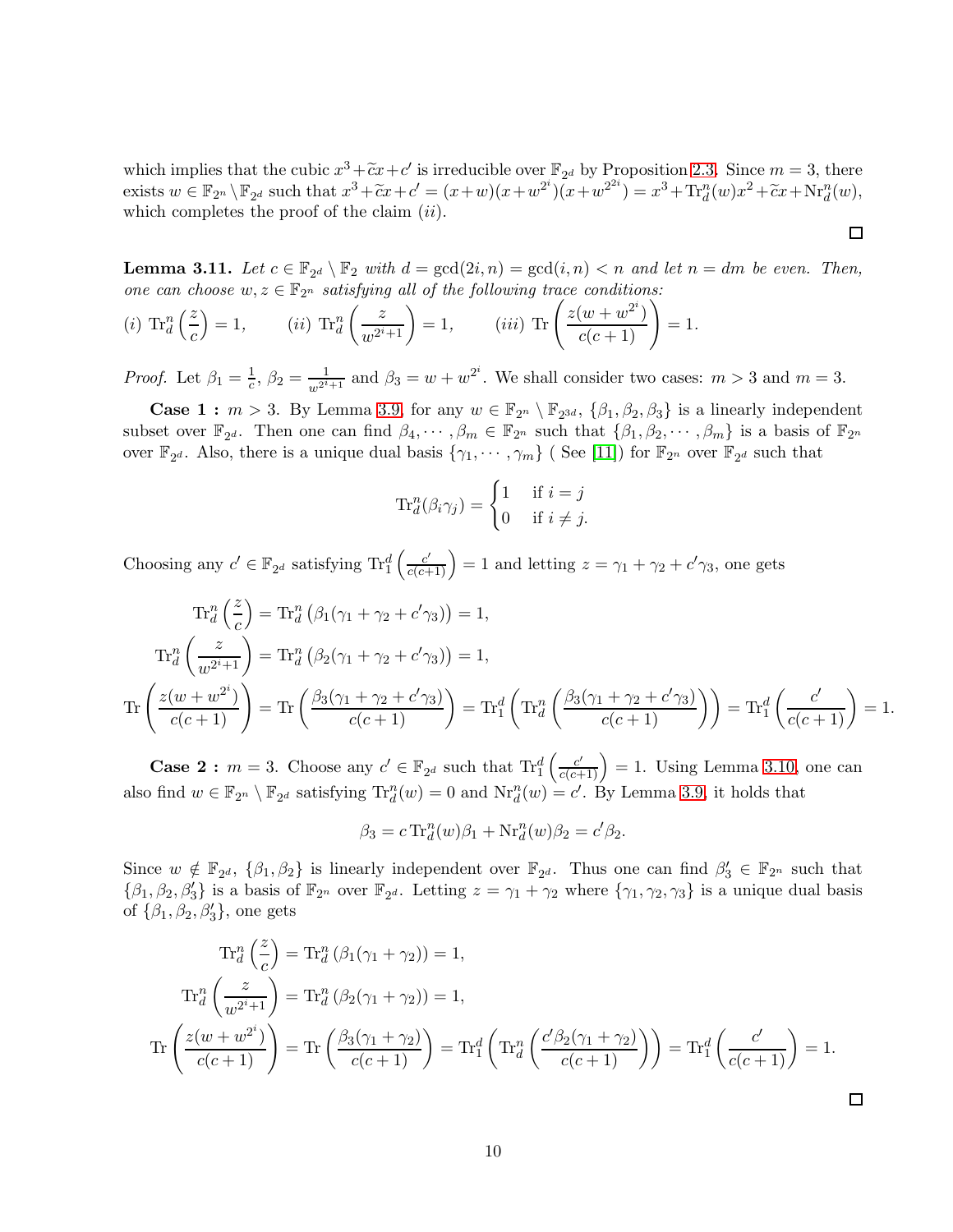Let

$$
f_a(x) = (x+a)^{2^i+1} + cx^{2^i+1}
$$
\n(17)

where  $c \in \mathbb{F}_{2^d} \setminus \mathbb{F}_2$  and  $a \in \mathbb{F}_{2^n}$ . Recall that Proposition [3.7](#page-5-2) implies that  $f_a$  is bijective on  $\mathbb{F}_{2^n}$ . Therefore, for a given  $x \in \mathbb{F}_{2^n}$ , there exist unique b and y in  $\mathbb{F}_{2^n}$  satisfying

<span id="page-10-0"></span>
$$
f_a(x) = b = f_{a+1}(y).
$$
\n(18)

We show that one can choose  $x, y \in \mathbb{F}_{2^n}$  satisfying [\(18\)](#page-10-0) and the following trace condition, which play an important role in the proof of the main theorem.

<span id="page-10-2"></span>**Proposition 3.12.** Let  $c \in \mathbb{F}_{2^d} \setminus \mathbb{F}_2$  with  $d = \gcd(2i, n) = \gcd(i, n) < n$  and let  $n = dm$  be even. Then, there exist  $x, y \in \mathbb{F}_{2^n}$  and  $a \in \mathbb{F}_{2^n}$  such that

$$
f_a(x) = f_{a+1}(y)
$$
 and Tr $((c+1)(x^{2^i+1} + y^{2^i+1})) = 1.$ 

*Proof.* By Lemma [3.11,](#page-9-0) one can find  $w, z \in \mathbb{F}_{2^n}$  satisfying

$$
\operatorname{Tr}_{d}^{n}\left(\frac{z}{c}\right) = 1, \quad \operatorname{Tr}_{d}^{n}\left(\frac{z}{w^{2^{i}+1}}\right) = 1, \quad \operatorname{Tr}\left(\frac{z(w+w^{2^{i}})}{c(c+1)}\right) = 1.
$$

Since  $m$  is odd, it holds that  $\text{Tr}_{d}^{n}$  $\sqrt{z}$  $\left(\frac{z}{c}+1\right) = \text{Tr}_{d}^{n}$  $\begin{pmatrix} z \end{pmatrix}$  $\left(\frac{z}{w^{2^i+1}}+1\right) = 0$  and, by Hilbert Theorem 90, there exist  $a, X \in \mathbb{F}_{2^n} \setminus \mathbb{F}_{2^d}$  satisfying

<span id="page-10-1"></span>
$$
\frac{z}{c} = a^{2^{i}} + a + 1 \quad \text{and} \quad \frac{z}{w^{2^{i}+1}} = X^{2^{i}} + X + 1.
$$

Letting  $\theta = wX$  and  $\tau = \theta + w$ , one has

$$
z = \theta^{2^i} w + \theta w^{2^i} + w^{2^i + 1} = \theta^{2^i + 1} + \tau^{2^i + 1} \quad \text{and} \quad w = \theta + \tau. \tag{19}
$$

Letting  $b = \frac{\theta^{2^i+1} + ca^{2^i+1}}{c+1}$ , we get

$$
\theta^{2^i+1} = (c+1)b + ca^{2^i+1},
$$
  
\n
$$
\tau^{2^i+1} = \theta^{2^i+1} + z = (c+1)b + ca^{2^i+1} + c(a^{2^i} + a + 1) = (c+1)b + c(a+1)^{2^i+1}.
$$
\n(20)

Therefore, letting  $x = \frac{a+\theta}{c+1}$  and  $y = \frac{a+1+\tau}{c+1}$ , we have the following equations

$$
\left(x + \frac{a}{c+1}\right)^{2^i+1} = \frac{\theta^{2^i+1}}{(c+1)^{2^i+1}} = \frac{ca^{2^i+1} + (c+1)b}{(c+1)^2},
$$

$$
\left(y + \frac{a+1}{c+1}\right)^{2^i+1} = \frac{\tau^{2^i+1}}{(c+1)^{2^i+1}} = \frac{c(a+1)^{2^i+1} + (c+1)b}{(c+1)^2},
$$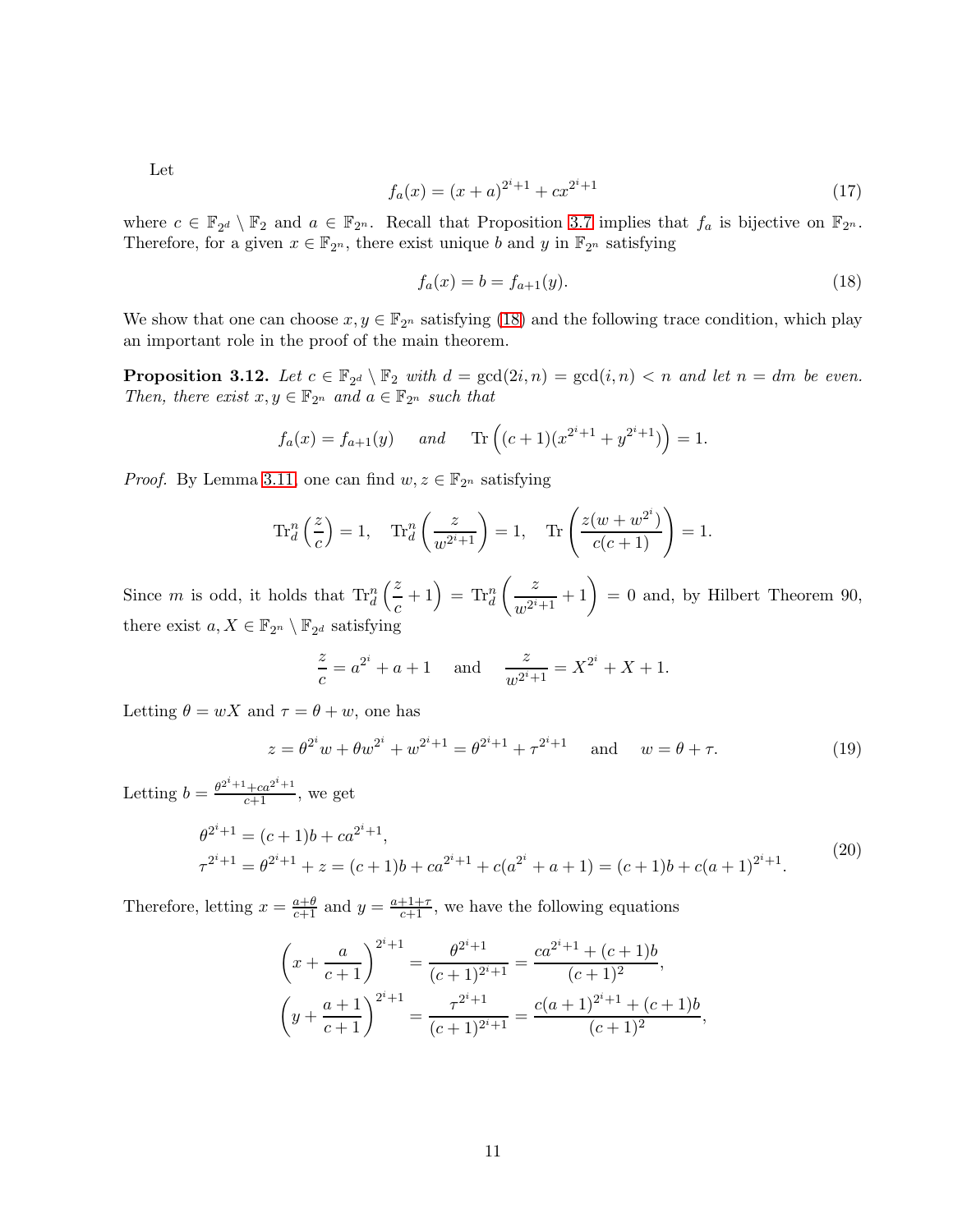which implies that  $f_a(x) = b = f_{a+1}(y)$  by Proposition [3.7.](#page-5-2) Finally, using the property  $Tr_d^n(u^{2^i} + u) =$ 0 for all  $u \in \mathbb{F}_{2^n}$  repeatedly,

$$
\operatorname{Tr}\left((c+1)(x^{2^{i}+1}+y^{2^{i}+1})\right) = \operatorname{Tr}_{1}^{d}\left(\operatorname{Tr}_{d}^{n}\left(\frac{(a+\theta)^{2^{i}+1}+(a+1+\tau)^{2^{i}+1}}{c+1}\right)\right)
$$
\n
$$
= \operatorname{Tr}_{1}^{d}\left(\frac{1}{c+1}\operatorname{Tr}_{d}^{n}\left((a+\theta)^{2^{i}+1}+(a+1+\tau)^{2^{i}+1}\right)\right)
$$
\n
$$
= \operatorname{Tr}_{1}^{d}\left(\frac{1}{c+1}\operatorname{Tr}_{d}^{n}\left(a^{2^{i}}(\theta+\tau)+a(\theta+\tau)^{2^{i}}+a^{2^{i}}+a+\theta^{2^{i}+1}+\tau^{2^{i}+1}+\tau^{2^{i}}+\tau+1\right)\right)
$$
\n
$$
= \operatorname{Tr}_{1}^{d}\left(\frac{1}{c+1}\operatorname{Tr}_{d}^{n}\left(a^{2^{i}}w+aw^{2^{i}}+z+1\right)\right) \quad (\because \text{ by (19)})
$$
\n
$$
= \operatorname{Tr}_{1}^{d}\left(\frac{1}{c+1}\operatorname{Tr}_{d}^{n}\left((a^{2^{i}}+a)(w+w^{2^{i}})+z+1\right)\right)
$$
\n
$$
= \operatorname{Tr}_{1}^{d}\left(\frac{1}{c+1}\operatorname{Tr}_{d}^{n}\left(\frac{z}{c}(w+w^{2^{i}})+z+1\right)\right)
$$
\n
$$
= \operatorname{Tr}_{1}^{d}\left(\frac{1}{c+1}\operatorname{Tr}_{d}^{n}\left(\frac{z}{c}(w+w^{2^{i}})+1\right)\right) \quad (\because m \text{ is odd and } \operatorname{Tr}_{d}^{n}(z+1)=c+1.)
$$
\n
$$
= \operatorname{Tr}\left(\frac{z}{c(c+1)}(w+w^{2^{i}})\right) = 1. \quad (\because d \text{ is even and by Lemma 3.11.})
$$

### Example 3.13.

1. Let  $n = 10$ ,  $d = 2$ ,  $m = 5$  and  $i = 2$ . We choose the field  $\mathbb{F}_{2^n} = \mathbb{F}_2[x]/\langle x^{10} + x^6 + x^5 + x^3 + x^4 \rangle$  $x^2 + x + 1$  and a primitive root  $\xi \in \mathbb{F}_{2^n}$ ,  $c = \xi^{341} \in \mathbb{F}_4 \setminus \mathbb{F}_2$  and  $c' = \xi^{682}$ . Note that  $\text{Tr}_1^d\left(\frac{c'}{c(c+1)}\right) =$  $\text{Tr}_1^d(\xi^{682}) = 1.$  Let  $w = \xi \in \mathbb{F}_{2^n} \setminus \mathbb{F}_{2^d}$  and  $\{\beta_1, \beta_2, \beta_3\} = \{1/c, 1/w^{2^i+1}, w + w^{2^i}\} = \{\xi^{682}, \xi^{1018}, \xi^{746}\}.$ Then  $\{\beta_1, \beta_2, \beta_3\}$  can be extended to a basis B for  $\mathbb{F}_{2^n}$  with its unique dual basis  $B^*$ :

 $\Box$ 

$$
B = \{\xi^{682}, \xi^{1018}, \xi^{746}, \xi^1, \xi^2\}, \quad B^* = \{\xi^{341}, \xi^{684}, \xi^{41}, \xi^{405}, \xi^{349}\}.
$$

By Lemma [3.11,](#page-9-0) for  $w = \xi$  and  $z = \gamma_1 + \gamma_2 + c'\gamma_3 = \xi^{341} + \xi^{684} + \xi^{682} \cdot \xi^{41} = \xi^{916}$ , it holds that

$$
(i)\operatorname{Tr}_{d}^{n}\left(\frac{z}{c}\right) = \operatorname{Tr}_{d}^{n}\left(\xi^{575}\right) = 1; \ (ii)\operatorname{Tr}_{d}^{n}\left(\frac{z}{w^{2^{i}+1}}\right) = \operatorname{Tr}_{d}^{n}\left(\xi^{911}\right) = 1; \ (iii)\operatorname{Tr}\left(\frac{z(w+w^{2^{i}})}{c(c+1)}\right) = \operatorname{Tr}\left(\xi^{639}\right) = 1.
$$

We can choose any  $a \in \{\xi^{334}, \xi^{357}, \xi^{375}, \xi^{981}\}\$  and  $X \in \{\xi^{345}, \xi^{501}, \xi^{505}, \xi^{861}\}\$  satisfying  $z/c = a^{2^i} +$  $a+1$  and  $z/w^{2^i+1} = X^{2^i} + X + 1$ . We now pick a pair  $(a, X) = (\xi^{334}, \xi^{345})$ . Following the proof of Proposition [3.12,](#page-10-2) we get  $\theta = wX = \xi^{346}$  and  $\tau = \theta + w = \xi^{502}$ . Therefore we have

$$
x = \frac{a+\theta}{c+1} = \xi^{586}
$$
,  $y = \frac{a+1+\tau}{c+1} = \xi^{718}$ ,  $b = \frac{\theta^{2^i+1} + ca^{2^i+1}}{c+1} = \xi^{303}$ ,

which satisfy  $f_a(x) = b = f_{a+1}(y)$  and  $\text{Tr}\left( (c+1)(x^{2^i+1} + y^{2^i+1}) \right) = \text{Tr}(\xi^{807}) = 1$ .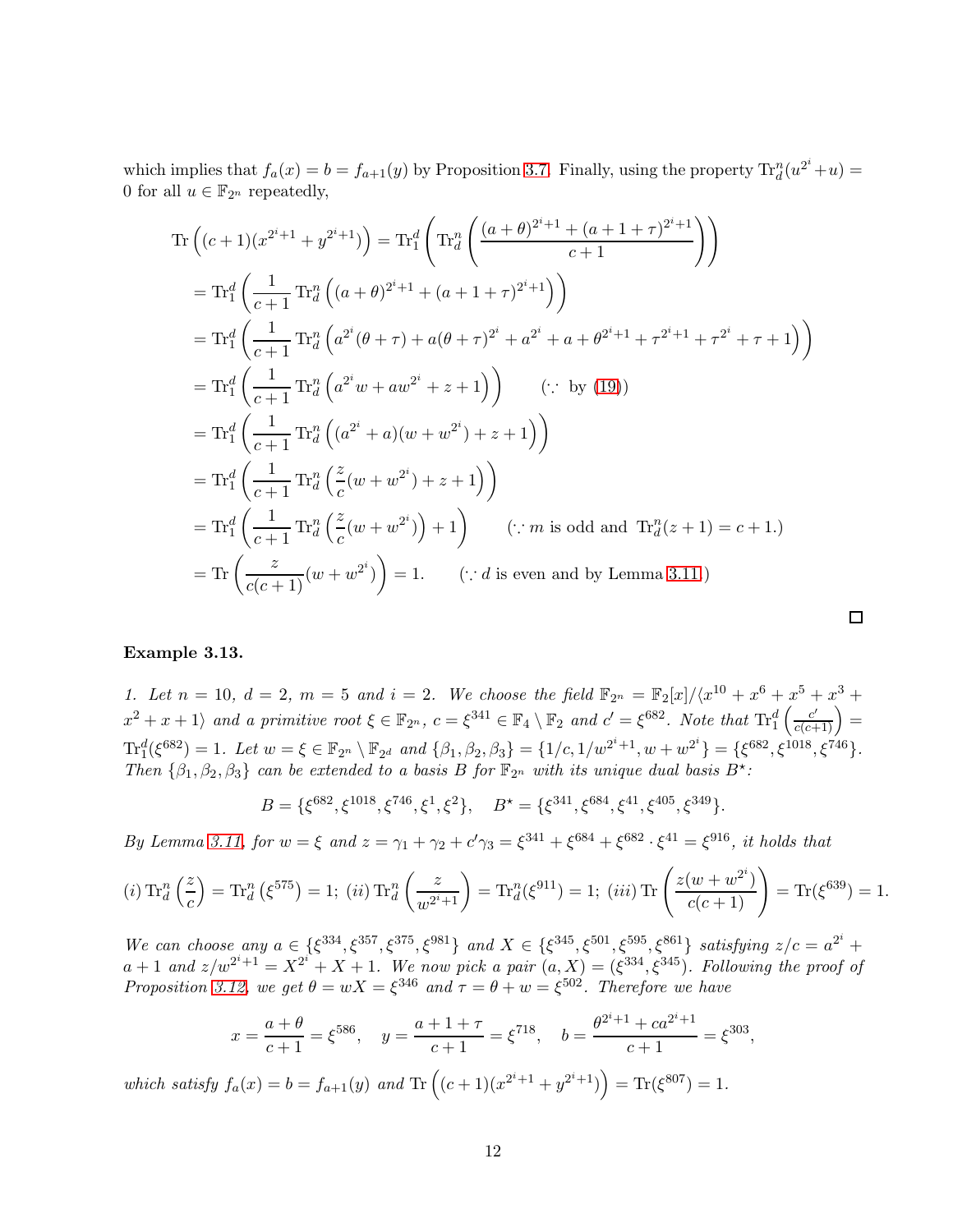2. Let  $n = 6$ ,  $d = 2$ ,  $m = 3$  and  $i = 2$ . We choose the field  $\mathbb{F}_{2^6} = \mathbb{F}_{2}[x]/\langle x^6 + x^4 + x^3 + x +$ 1) and a primitive root  $\xi \in \mathbb{F}_{2^6}$ ,  $c = \xi^{21} \in \mathbb{F}_4 \setminus \mathbb{F}_2$  and  $c' = \xi^{42}$ . Then  $\text{Tr}_d^n(w) = 0$  and  $\text{Nr}_d^n(w) = c'$  if and only if  $w \in \{\xi^{14}, \xi^{35}, \xi^{56}\}$ . We now choose  $w = \xi^{14}$  and  $\{\beta_1, \beta_2\} = \{1/c, 1/w^{2^i+1}\} = \{\xi^{42}, \xi^{56}\}$ . Then  $\{\beta_1, \beta_2\}$  can be extended to a basis B for  $\mathbb{F}_{2^n}$  with its unique dual basis  $B^*$ :

$$
B = \{\xi^{42}, \xi^{56}, \xi^2\}, \quad B^\star = \{\xi^{37}, \xi^7, \xi^{14}\}.
$$

By Lemma [3.11,](#page-9-0) for  $w = \xi^{14}$  and  $z = \gamma_1 + \gamma_2 = \xi^{37} + \xi^7 = \xi^{12}$ , it holds that

$$
(i) \operatorname{Tr}_{d}^{n} \left(\frac{z}{c}\right) = \operatorname{Tr}_{d}^{n} \left(\xi^{54}\right) = 1; \ (ii) \operatorname{Tr}_{d}^{n} \left(\frac{z}{w^{2^{i}+1}}\right) = \operatorname{Tr}_{d}^{n} \left(\xi^{5}\right) = 1; \ (iii) \operatorname{Tr} \left(\frac{z(w+w^{2^{i}})}{c(c+1)}\right) = \operatorname{Tr} \left(\xi^{47}\right) = 1.
$$

Similarly to the previous example, we can choose any  $a \in \{\xi^9, \xi^{27}, \xi^{47}, \xi^{61}\}\$  and  $X \in \{\xi^3, \xi^{13}, \xi^{20}, \xi^{57}\}.$ We now pick a pair  $(a, X) = (\xi^9, \xi^3)$ . We also get  $\theta = wX = \xi^{17}$  and  $\tau = \theta + w = \xi^{27}$ . Therefore we get then  $\alpha i+1$ 

$$
x = \frac{a+\theta}{c+1} = \xi^{37}, \quad y = \frac{a+1+\tau}{c+1} = 0, \quad b = \frac{\theta^{2^i+1} + ca^{2^i+1}}{c+1} = \xi^9,
$$
  
which satisfy  $f_a(x) = b = f_{a+1}(y)$  and Tr  $((c+1)(x^{2^i+1} + y^{2^i+1})) = \text{Tr}(\xi^{38}) = 1.$ 

The following proposition shows that there exist  $a, b \in \mathbb{F}_{2^n}$  such that  $c\Delta_G(a, b) \geq 2$ .

<span id="page-12-1"></span>**Proposition 3.14.** Let G be the function defined in [\(5\)](#page-3-1). Let  $c \in \mathbb{F}_{2^d} \setminus \mathbb{F}_2$  with  $d = \gcd(2i, n) =$  $gcd(i, n) < n$  and let n be even. Then the followings hold:

- (i) If  $a \in \mathbb{F}_{2^d}$ , then  $\mathcal{L} \Delta_G(a, b) = 1$  for all  $b \in \mathbb{F}_{2^n}$ .
- (*ii*) There exists  $a \in \mathbb{F}_{2^n} \setminus \mathbb{F}_{2^d}$ ,  $b \in \mathbb{F}_{2^n}$  such that  $_c \Delta_G(a, b) \geq 2$ .

*Proof.* Since  $h(x) = x + \text{Tr}(x^{2^{i}+1})$  defined in Lemma [3.4](#page-4-1) is an involution, the image set of  $cD_aG$  is exactly equal to that of  $\langle cD_aG\rangle \circ h$ . Therefore, to determine whether G is PcN or APcN, it suffices to consider the image of the map  $({}_cD_aG) \circ h$ . Since  $G(x) = h(x)^{2^i+1}$ , one has

$$
(cD_aG) \circ h(x) = G(h(x) + a) + cG(h(x))
$$
  
= {h(h(x) + a)}<sup>2<sup>i</sup>+1</sup> + c{h(h(x))}<sup>2<sup>i</sup>+1</sup> = {h(h(x) + a)}<sup>2<sup>i</sup>+1</sup> + cx<sup>2<sup>i</sup>+1</sup>. (21)

Now, the set  $\mathbb{F}_{2^n}$  can be written as a disjoint union

<span id="page-12-2"></span><span id="page-12-0"></span>
$$
\mathbb{F}_{2^n} = V_a \cup W_a,\tag{22}
$$

where

$$
V_a = \{ x \in \mathbb{F}_{2^n} : \text{Tr}(\mathcal{L}(a)x) = \text{Tr}(a^{2^i+1}) \} \text{ and } W_a = \{ x \in \mathbb{F}_{2^n} : \text{Tr}(\mathcal{L}(a)x) = \text{Tr}(a^{2^i+1}) + 1 \}. \tag{23}
$$

Recall that  $f_a(x) = (x + a)^{2^i+1} + cx^{2^i+1}$  is bijective for any  $a \in \mathbb{F}_{2^n}$  and  $c \in \mathbb{F}_{2^d} \setminus \mathbb{F}_2$ . For  $\epsilon \in \mathbb{F}_2$ , one has

$$
(cD_{a+\epsilon}G \circ h)(x) = f_a(x) \iff \{h(h(x) + a + \epsilon)\}^{2^i + 1} = (x + a)^{2^i + 1} \qquad \text{(by (21))}
$$

$$
\iff h(h(x) + a + \epsilon) = x + a \qquad \text{(by Lemma 3.4(i))}
$$

$$
\iff h(x + a) + h(x) = a + \epsilon \qquad \text{(h is an involution)}
$$

$$
\iff \text{Tr}(\mathcal{L}(a)x) = \text{Tr}(a^{2^i + 1}) + \epsilon.
$$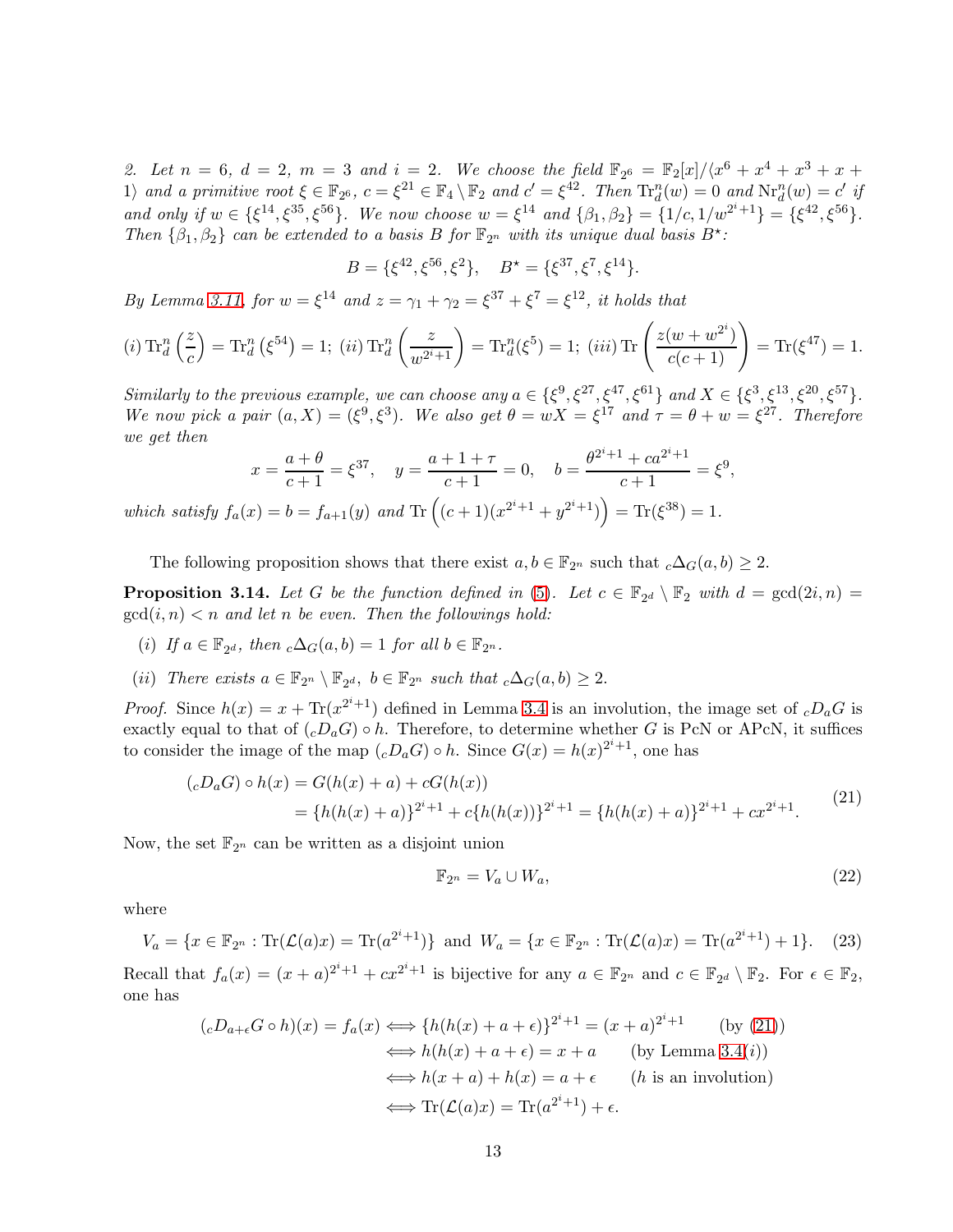In a similar way (or by replacing a with  $a + 1$  and  $\epsilon$  with  $\epsilon + 1$ ), one has

$$
({}_{c}D_{a+\epsilon}G\circ h)(x)=f_{a+1}(x)\Longleftrightarrow h(x+a+1)+h(x)=a+\epsilon\Longleftrightarrow \text{Tr}(\mathcal{L}(a)x)=\text{Tr}(a^{2^{i}+1})+1+\epsilon.
$$

Consequently, one has

$$
V_a = \{x \in \mathbb{F}_{2^n} : ({}_cD_aG \circ h)(x) = f_a(x)\} = \{x \in \mathbb{F}_{2^n} : ({}_cD_{a+1}G \circ h)(x) = f_{a+1}(x)\},
$$
  
\n
$$
W_a = \{x \in \mathbb{F}_{2^n} : ({}_cD_aG \circ h)(x) = f_{a+1}(x)\} = \{x \in \mathbb{F}_{2^n} : ({}_cD_{a+1}G \circ h)(x) = f_a(x)\}.
$$

Now we give a proof of the claim (*i*). For any  $a \in \mathbb{F}_{2^d}$ , it holds that  $\mathcal{L}(a) = 0$  and  $\text{Tr}(a^{2^i+1}) =$  $\text{Tr}(a^2) = \text{Tr}(a)$  by Lemma [3.4.](#page-4-1) Therefore  $V_a = \{x \in \mathbb{F}_{2^n} : \text{Tr}(a) = 0\}$  and  $W_a = \{x \in \mathbb{F}_{2^n} : \text{Tr}(a) = 0\}$ 1}, which implies that one of  $V_a$  and  $W_a$  is  $\mathbb{F}_{2^n}$ , and the other is an empty set. Therefore one has either  $cD_aG \circ h = f_a$  or  $cD_aG \circ h = f_{a+1}$ . Since both  $f_a$  and  $f_{a+1}$  are bijective,  $cD_aG \circ h$  is also bijective, which concludes the proof of the first claim.

Next we show the validity of the claim (*ii*). By Proposition [3.12,](#page-10-2) we can choose  $x, y \in \mathbb{F}_{2^n}$  and  $a \in \mathbb{F}_{2^n}$  such that

$$
f_a(x) = f_{a+1}(y)
$$
 and Tr  $((c+1)(x^{2^i+1} + y^{2^i+1})) = 1.$  (24)

Since  $f_a(x) = f_{a+1}(y)$ , one has

$$
(c+1)x^{2^{i}+1} + ax^{2^{i}} + a^{2^{i}}x + a^{2^{i}+1} = (c+1)y^{2^{i}+1} + (a+1)y^{2^{i}} + (a+1)^{2^{i}}y + (a+1)^{2^{i}+1}.
$$

By taking the absolute trace, we obtain

$$
\operatorname{Tr}((c+1)x^{2^{i}+1} + ax^{2^{i}} + a^{2^{i}}x + a^{2^{i}+1}) = \operatorname{Tr}((c+1)y^{2^{i}+1} + (a+1)y^{2^{i}} + (a+1)^{2^{i}}y + (a+1)^{2^{i}+1})
$$
  
\n
$$
\Leftrightarrow \operatorname{Tr}((c+1)(x^{2^{i}+1} + y^{2^{i}+1})) = \operatorname{Tr}(\mathcal{L}(a)x + a^{2^{i}+1} + \mathcal{L}(a)y + a^{2^{i}+1} + y^{2^{i}} + y + a^{2^{i}} + a + 1)
$$
  
\n
$$
\Leftrightarrow 1 = \operatorname{Tr}((c+1)(x^{2^{i}+1} + y^{2^{i}+1})) = \operatorname{Tr}(\mathcal{L}(a)x + a^{2^{i}+1}) + \operatorname{Tr}(\mathcal{L}(a)y + a^{2^{i}+1}).
$$

Therefore one of  $\text{Tr}(\mathcal{L}(a)x + a^{2^i+1})$  and  $\text{Tr}(\mathcal{L}(a)y + a^{2^i+1})$  is zero and the other is one, or equivalently, one of x and y is in  $V_a$  and the other is in  $W_a$  (Hence  $a \notin \mathbb{F}_{2^d}$ .) If  $x \in V_a$  and  $y \in W_a$ , then it holds that

$$
({}_cD_aG \circ h)(x) = f_a(x) = f_{a+1}(y) = ({}_cD_aG \circ h)(y),
$$

which implies that  $_cD_aG$  is not a permutation. Consequently, there exists  $b \in \mathbb{F}_{2^n}$  such that  $c\Delta_G(a, b) \geq 2$ . If  $x \in W_a$  and  $y \in V_a$ , then one has

$$
({}_cD_{a+1}G \circ h)(x) = f_a(x) = f_{a+1}(y) = ({}_cD_{a+1}G \circ h)(y),
$$

which means that  $cD_{a+1}G$  is not a permutation so that one concludes  $c\Delta_G(a+1,b) \geq 2$  for some  $b \in \mathbb{F}_{2^n}$ .  $\Box$ 

Now we are ready to give a proof of Theorem [3.3.](#page-4-0)

Proof of Theorem [3.3:](#page-4-0)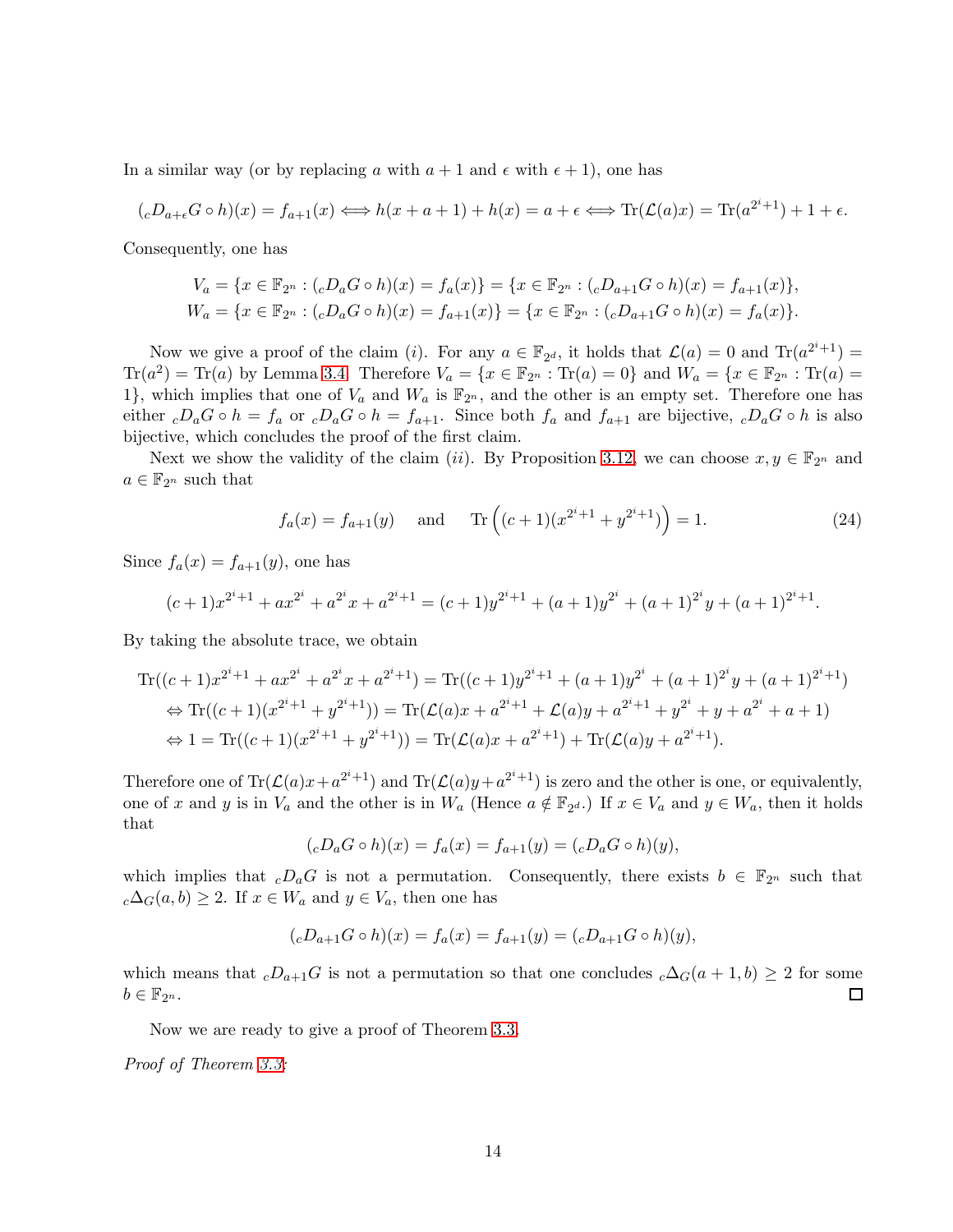Using Lemma [3.8](#page-7-3) and the equation [\(14\)](#page-7-1), for all  $a, b \in \mathbb{F}_{2^n}$ , one has

$$
{}_{c}\Delta_{G}(a,b) = \begin{cases} \sum_{\epsilon_1,\epsilon_2 \in \mathbb{F}_2} \#S_{\epsilon_1 \epsilon_2}(a,b) \le 2 & \text{for } a \in T\\ \sum_{\epsilon_1,\epsilon_2 \in \mathbb{F}_2} \#S_{\epsilon_1 \epsilon_2}'(a,b) \le 2 & \text{for } a \notin T, \end{cases} \tag{25}
$$

which implies  $_c\Delta_G \leq 2$ . On the other hand, by Proposition [3.14,](#page-12-1) there exist  $a \in \mathbb{F}_{2^n} \setminus \mathbb{F}_{2^d}$  and  $b \in \mathbb{F}_{2^n}$ such that  $_c\Delta_G(a, b) \geq 2$ . Therefore one concludes that  $_c\Delta_G = 2$  for any  $c \in \mathbb{F}_{2^d} \setminus \mathbb{F}_2$ .  $\Box$ 

## 4 More constructions of non-monomial PcN and APcN permuta- ${\rm\bf tions} \, \, {\rm on} \, \, {\mathbb F}_{2^n}$

In this section, we explain some applications of the result of the previous section and present more classes of non-monomial PcN and APcN permutations related with  $G$  and  $h$ .

### 4.1 c-differential uniformity of the compositional inverse of  $G$

Though the differential uniformity is preserved under compositional inversion due to the symmetry of the difference equation, the situation for the c-differential uniformity is different, and there are plenty of permutations F such that  $_c\Delta_F \neq c\Delta_{F^{-1}}$  where  $F^{-1}$  is the compositional inverse of F. However, for any monomial permutation  $F(x) = x^r$  and its inverse  $F^{-1}(x) = x^s$  on  $\mathbb{F}_{2^n}$  with  $rs \equiv 1$  $(mod 2<sup>n</sup> - 1), one has$ 

### <span id="page-14-0"></span>**Lemma 4.1.** [\[22\]](#page-21-0)  $_c\Delta_F = c^s \Delta_{F^{-1}}$  for  $c \neq 0$ .

It is well-known [\[13\]](#page-20-4) that  $g(x) = x^{2^i+1}$  is a PcN permutation for every  $c \in \mathbb{F}_{2^d} \setminus \mathbb{F}_2$  in our parameter setting  $(n = dm, i = d\ell, \gcd(m, 2\ell) = 1$  and  $n > d$ ). Let  $g^{-1}(x) = x^u$  be the inverse permutation of  $g(x)$ , that is  $u \equiv (2^i + 1)^{-1} \pmod{2^n - 1}$ . Recall that  $2u \equiv \frac{2^{im} + 1}{2^{i}}$  $\frac{2^{n+1}}{2^{i+1}}$  (mod  $2^{n} - 1$ ) (See Lemma  $3.4(iv)$  $3.4(iv)$ ).

<span id="page-14-1"></span>Corollary 4.2. [\[22\]](#page-21-0) The monomials  $x^u$  and  $x^{2u} = x^{\frac{2^{im}+1}{2^{i}+1}}$  $^{\overline{2^{i}+1}}$  are PcN permutations on  $\mathbb{F}_{2^{n}}$  for every  $c \in \mathbb{F}_{2^d} \setminus \mathbb{F}_2$ , where  $n = dm$ ,  $i = d\ell$  with  $n > d$  and  $gcd(m, 2\ell) = 1$ .

*Proof.* By Lemma [4.1,](#page-14-0) PcNness of  $g(x) = x^{2^{i+1}}$  implies that  $g^{-1}(x) = x^{u}$  is Pc<sup>u</sup>N and  $\{g^{-1}(x)\}^{2} =$  $x^{2u}$  is Pc<sup>2u</sup>N. Since  $\{c : c \in \mathbb{F}_{2^d} \setminus \mathbb{F}_2\} = \{c^u : c \in \mathbb{F}_{2^d} \setminus \mathbb{F}_2\} = \{c^{2u} : c \in \mathbb{F}_{2^d} \setminus \mathbb{F}_2\}$ , we are done.  $\Box$ 

Even though one can also use Corollary 11 in [\[22\]](#page-21-0) to derive above result, we state as above since the above explicit form is necessary for our proof of APcNness of  $G^{-1}(x)$ .

Now we are ready to explain the c-differential uniformity of the compositional inverse of G.

<span id="page-14-2"></span>**Proposition 4.3.** Let  $c \in \mathbb{F}_{2^d} \setminus \mathbb{F}_2$  with  $d = \gcd(2i, n) = \gcd(i, n) < n$  and let n be even. Let  $u \equiv$  $(2^{i} + 1)^{-1}$  (mod  $2^{n} - 1$ ). Then the compositional inverse of  $G(x)$  is written as  $G^{-1}(x) = x^{u} + \text{Tr}(x)$ . Furthermore  ${}_{c}\Delta_{G^{-1}} \leq 2$  for  $c \in \mathbb{F}_{2^d} \setminus \mathbb{F}_2$ .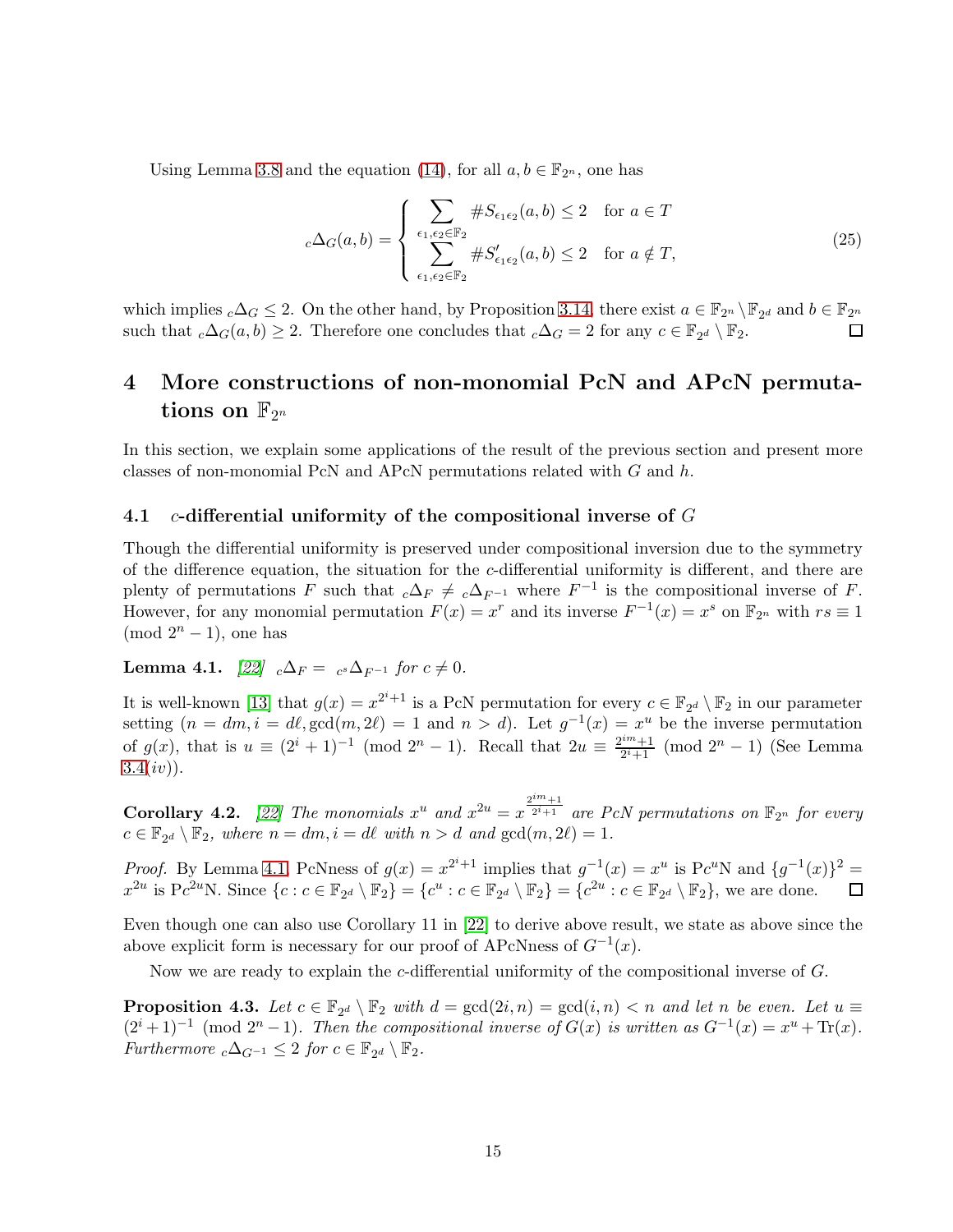*Proof.* Recall that  $G = g \circ h$  where h is the involution in Lemma [3.4.](#page-4-1) Then  $G^{-1}(x) = h^{-1} \circ g^{-1}(x) =$  $h \circ g^{-1}(x) = h(x^u) = x^u + \text{Tr}(x)$ . We now find the number of solutions of  $cD_aG^{-1}(x) = b$ . For  $a, b \in \mathbb{F}_{2^n}$ , we have

$$
G^{-1}(x + a) + cG^{-1}(x) = b \Leftrightarrow (x + a)^u + \text{Tr}(x + a) + cx^u + c \text{Tr}(x) = b
$$
  

$$
\Leftrightarrow (x + a)^u + cx^u = (c + 1) \text{Tr}(x) + b + \text{Tr}(a)
$$

Therefore we obtain

$$
c\Delta_{G^{-1}}(a,b) = #\{x : (x+a)^u + cx^u = (c+1)\operatorname{Tr}(x) + b + \operatorname{Tr}(a)\}
$$
  
= 
$$
# \{x : (x+a)^u + cx^u = b + \operatorname{Tr}(a), \operatorname{Tr}(x) = 0\}
$$
  
+ 
$$
# \{x : (x+a)^u + cx^u = b + \operatorname{Tr}(a) + c + 1, \operatorname{Tr}(x) = 1\} \le 1 + 1 = 2,
$$

where the last inequality comes from Corollary [4.2.](#page-14-1)

The above proposition says that  $G^{-1}(x)$  is either PcN or APcN for  $c \in \mathbb{F}_{2^d} \setminus \mathbb{F}_2$ . To show  $c\Delta_{G^{-1}} = 2$ , we need some preparations.

**Remark 4.4.** Note that in [\[9\]](#page-20-3), Hasan et al. gave a necessary condition for  $F(x) = x^{2^k+1} + \gamma \operatorname{Tr}(x)$ to be PcN, but the complete conditions for which  $F(x)$  to be PcN or APcN are still remains open.

<span id="page-15-0"></span>**Lemma 4.5.** Let  $c \in \mathbb{F}_{2^d} \backslash \mathbb{F}_2$  with  $d = \gcd(2i, n) = \gcd(i, n) < n$  and let n be even. Let  $u \equiv (2^i + 1)^{-1}$  $(mod 2<sup>n</sup> - 1)$ . Then, one has the followings:

(*i*)  $c^{2u} = c$ .

(ii) Letting  $y = x^{2^i+1}$  (or  $x = y^u$ ) with  $x \in \mathbb{F}_{2^n}$  and letting  $a, b \in \mathbb{F}_{2^n}$ , it holds that

$$
(x+a)^{2^{i}+1} + cx^{2^{i}+1} = b
$$
 if and only if  $\left(y + \frac{b}{c}\right)^{u} + c^{-u}y^{u} = c^{-u}a$ .

*Proof.* For (i), we have  $c^{2u} = (c^2)^u = (c^{2^i+1})^u = c$  because  $c^{2^i} = c$ . For (ii), we obtain

$$
(x+a)^{2^{i}+1} + cx^{2^{i}+1} = b \Leftrightarrow (x+a)^{2^{i}+1} + cy = b \Leftrightarrow x + a = (cy+b)^{u}
$$
  

$$
\Leftrightarrow (cy+b)^{u} + y^{u} = a \Leftrightarrow (y+b/c)^{u} + c^{-u}y^{u} = c^{-u}a,
$$

which completes the proof.

To find  $a, b \in \mathbb{F}_{2^n}$  satisfying  $c\Delta_{G^{-1}}(a, b) = 2$ , we give the following proposition which corresponds to Proposition [3.12.](#page-10-2)

<span id="page-15-1"></span>**Proposition 4.6.** Let  $c \in \mathbb{F}_{2^d} \setminus \mathbb{F}_2$  with  $d = \gcd(2i, n) = \gcd(i, n) < n$  and let n be even. Let  $u \equiv (2^i + 1)^{-1} \pmod{2^n - 1}$ . Then, there exist  $x, y \in \mathbb{F}_{2^n}$  and  $a \in \mathbb{F}_{2^n}$  such that

$$
(x+a)^u + cx^u = (y+a)^u + cy^u + c + 1
$$
 and  $Tr(x+y) = 1$ .

 $\Box$ 

 $\Box$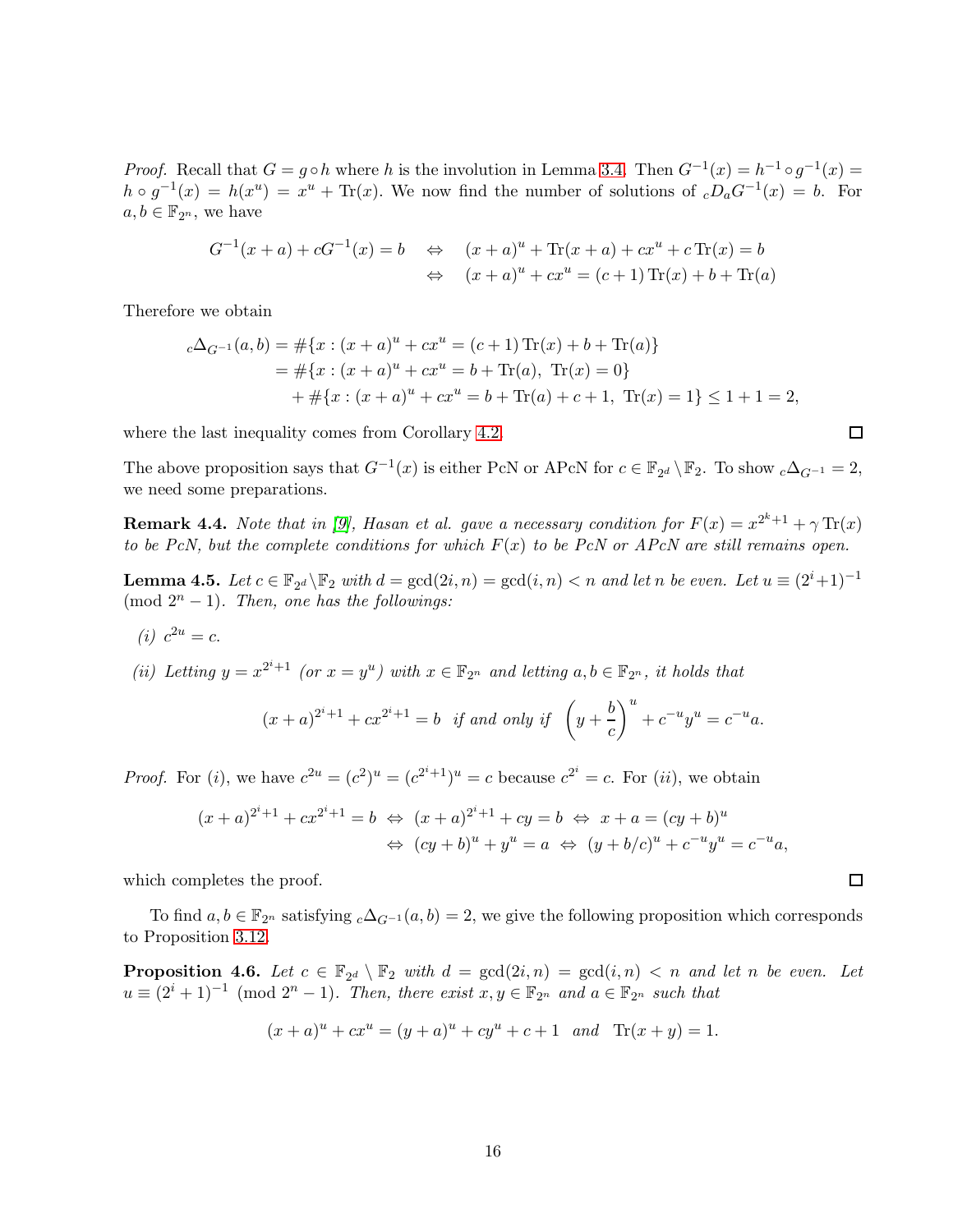*Proof.* Let  $\tilde{c} = c^{-(2^i+1)}$ . Then, by Proposition [3.12,](#page-10-2) we can find  $\tilde{x}, \tilde{y} \in \mathbb{F}_{2^n}$  and  $\tilde{a}, \tilde{b} \in \mathbb{F}_{2^n}$  such that

<span id="page-16-2"></span><span id="page-16-1"></span>
$$
(\tilde{x} + \tilde{a})^{2^i + 1} + \tilde{c}\tilde{x}^{2^i + 1} = \tilde{b} = (\tilde{y} + \tilde{a} + 1)^{2^i + 1} + \tilde{c}\tilde{y}^{2^i + 1}
$$
\n(26)

with  $\text{Tr}((\tilde{c} + 1)(\tilde{x}^{2^i+1} + \tilde{y}^{2^i+1})) = 1$ . Letting  $x_0 = \tilde{x}^{2^i+1}$  and  $y_0 = \tilde{y}^{2^i+1}$  and using Lemma [4.5-](#page-15-0)(*ii*), the equation [\(26\)](#page-16-1) can be rewritten as

$$
\left(x_0 + \frac{\tilde{b}}{\tilde{c}}\right)^u + \tilde{c}^{-u}x_0^u = \tilde{c}^{-u}\tilde{a}, \quad \left(y_0 + \frac{\tilde{b}}{\tilde{c}}\right)^u + \tilde{c}^{-u}y_0^u = \tilde{c}^{-u}(\tilde{a} + 1)
$$
\n(27)

with  $\text{Tr}((\tilde{c} + 1)(x_0 + y_0)) = 1$ . Also letting  $x = (\tilde{c} + 1)x_0$  and  $y = (\tilde{c} + 1)y_0$ , the equation [\(27\)](#page-16-2) is written as

$$
\left(\frac{x}{\tilde{c}+1} + \frac{\tilde{b}}{\tilde{c}}\right)^u + \tilde{c}^{-u}\left(\frac{x}{\tilde{c}+1}\right)^u = \tilde{c}^{-u}\tilde{a}, \quad \left(\frac{y}{\tilde{c}+1} + \frac{\tilde{b}}{\tilde{c}}\right)^u + \tilde{c}^{-u}\left(\frac{y}{\tilde{c}+1}\right)^u = \tilde{c}^{-u}(\tilde{a}+1) \tag{28}
$$

with  $\text{Tr}(x+y) = 1$ . Therefore, by multiplying  $(\tilde{c}+1)^u$  to above equations, one has

$$
\left(x + \frac{\tilde{b}(\tilde{c}+1)}{\tilde{c}}\right)^u + \tilde{c}^{-u}x^u = \left(\frac{\tilde{c}+1}{\tilde{c}}\right)^u \tilde{a}, \quad \left(y + \frac{\tilde{b}(\tilde{c}+1)}{\tilde{c}}\right)^u + \tilde{c}^{-u}y^u = \left(\frac{\tilde{c}+1}{\tilde{c}}\right)^u (\tilde{a}+1) \tag{29}
$$

with  $\text{Tr}(x+y) = 1$ . Note that  $\tilde{c} = c^{-(2^i+1)}$  (i.e.,  $c = \tilde{c}^{-u}$ ) implies that

$$
\left(\frac{\tilde{c}+1}{\tilde{c}}\right)^u = \left(1 + \tilde{c}^{-1}\right)^u = \left(1 + c^{2^i+1}\right)^u = \left(1 + c^2\right)^u = \left(1 + c\right)^{2^u} = 1 + c,
$$

where the last equality comes from Lemma [4.5-](#page-15-0)(*i*). Finally, letting  $a = \frac{\tilde{b}(\tilde{c}+1)}{\tilde{c}}$  $\frac{+1}{\tilde{c}}$  and  $b = (c+1)\tilde{a}$ , the equation [\(29\)](#page-16-3) can be written as

$$
(x + a)^u + cx^u = b
$$
,  $(y + a)^u + cy^u = b + c + 1$  with Tr $(x + y) = 1$ ,

which becomes

$$
(x+a)^u + cx^u = (y+a)^u + cy^u + c + 1
$$
 and Tr $(x + y) = 1$ .

<span id="page-16-3"></span> $\Box$ 

Now we are ready to give a proof of  $c\Delta_{G^{-1}} = 2$ .

<span id="page-16-0"></span>**Theorem 4.7.** Let  $c \in \mathbb{F}_{2^d} \setminus \mathbb{F}_2$  with  $d = \gcd(2i, n) = \gcd(i, n) < n$  and let  $n = dm$  be even. Let  $u \equiv (2^i + 1)^{-1} \pmod{2^n - 1}$ . Then,  $G^{-1}(x) = x^u + \text{Tr}(x)$  is an APcN permutation on  $\mathbb{F}_{2^n}$ . Or equivalently,  $x^{\frac{2^{im}+1}{2^i+1}}$  $\overline{2^{i+1}}$  + Tr(x) is an APcN permutation on  $\mathbb{F}_{2^n}$ .

*Proof.* Let  $c \in \mathbb{F}_{2^d} \setminus \mathbb{F}_2$  be given. Then the proof of Proposition [4.3](#page-14-2) says that, for any a and b in  $\mathbb{F}_{2^n}$ , one has

<span id="page-16-4"></span>
$$
c\Delta_{G^{-1}}(a,b) = \#\{x \in \mathbb{F}_{2^n} : (x+a)^u + cx^u = b + \text{Tr}(a), \text{ Tr}(x) = 0\}
$$
  
+ 
$$
\#\{x \in \mathbb{F}_{2^n} : (x+a)^u + cx^u = b + \text{Tr}(a) + c + 1, \text{ Tr}(x) = 1\} \le 1 + 1 = 2.
$$
 (30)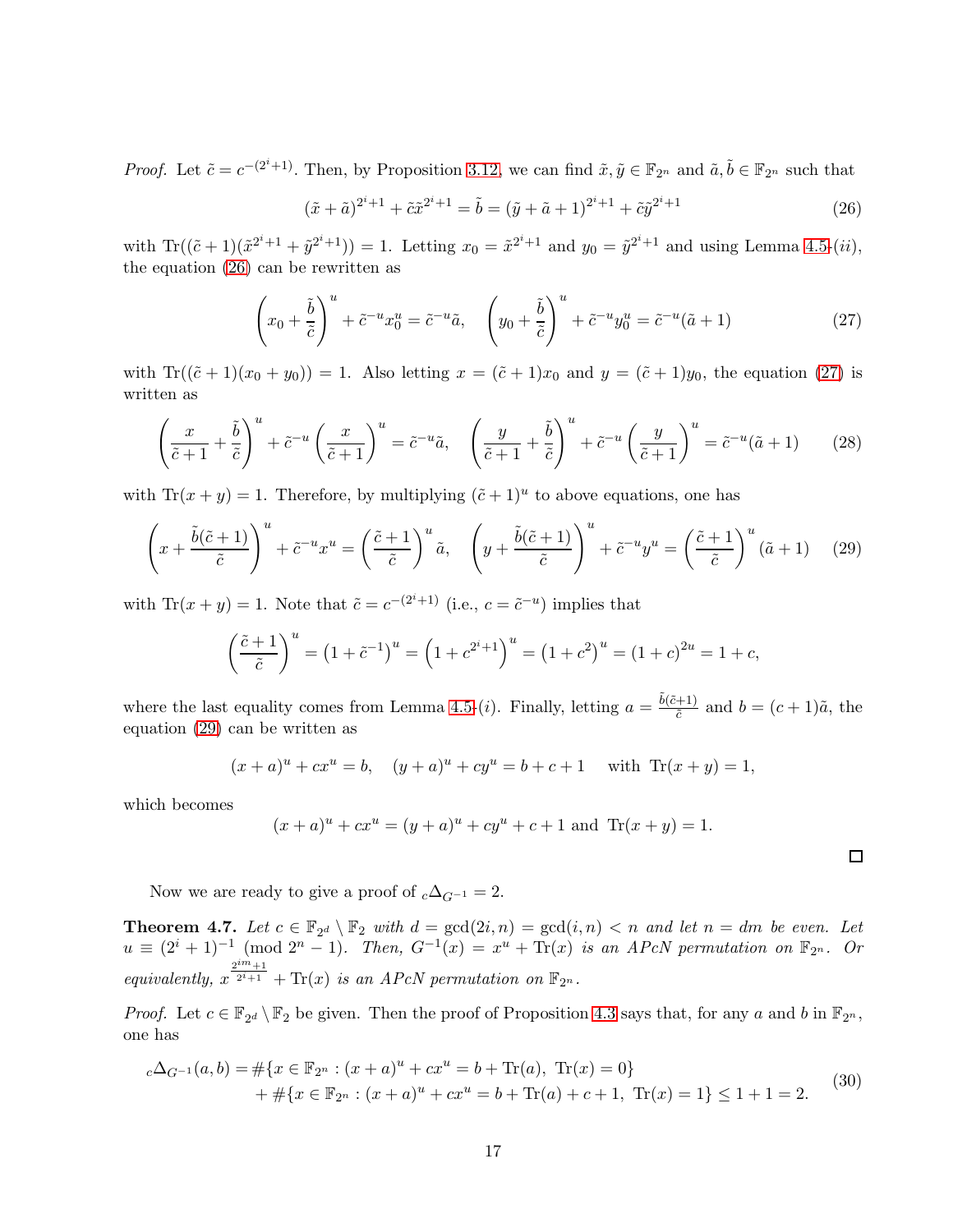Also, by Proposition [4.6,](#page-15-1) there exist  $x, y \in \mathbb{F}_{2^n}$  and  $a \in \mathbb{F}_{2^n}$  satisfying

$$
(x+a)^u + cx^u = (y+a)^u + cy^u + c + 1
$$
 and  $\text{Tr}(x+y) = 1.$ 

Since  $\text{Tr}(x+y) = 1$ , one has either  $\text{Tr}(x) = 0$  and  $\text{Tr}(y) = 1$  or  $\text{Tr}(x) = 1$  and  $\text{Tr}(y) = 0$ . For the first case, by defining  $b \in \mathbb{F}_{2^n}$  as

$$
(x+a)^{u} + cx^{u} = b + \text{Tr}(a) = (y+a)^{u} + cy^{u} + c + 1,
$$

the inequality in [\(30\)](#page-16-4) becomes an equality. Similarly for the second case, by defining  $b \in \mathbb{F}_{2^n}$  as

$$
(x+a)^{u} + cx^{u} = b + \text{Tr}(a) + c + 1 = (y+a)^{u} + cy^{u} + c + 1,
$$

the inequality in [\(30\)](#page-16-4) becomes an equality.

### 4.2 Extension of the involution h and its c-differential uniformity

Recall that, when *n* is even,  $h(x) = x + \text{Tr}(x^{2^{i}+1})$  defined in Lemma [3.4](#page-4-1) is an involution on  $\mathbb{F}_{2^{n}}$ . Moreover, it will turn out that h is PcN when  $c \in \mathbb{F}_{2^d} \setminus \mathbb{F}_2$  and is APcN when  $c \in \mathbb{F}_{2^n} \setminus \mathbb{F}_{2^d}$ , where  $d = \gcd(n, 2i)$  is even. However, we will prove the above statement in a more general setting where both even and odd n are considered. So, from now on, we assume that n is any positive integer  $> 1$ .

Let  $\alpha \in \mathbb{F}_{2^n}$  and let i be a positive integer. Define a polynomial

$$
h_{\alpha}(x) = x + \text{Tr}(\alpha x + x^{2^i + 1})
$$
\n
$$
(31)
$$

over  $\mathbb{F}_{2^n}$ . Note that, if  $\alpha = 0$ , then  $h_{\alpha}(x) = h(x)$ . The following lemma gives a condition for which  $h_{\alpha}$  becomes an involution.

**Lemma 4.8.** If  $\text{Tr}(\alpha + 1) = 0$  (i.e., if n is even and  $\text{Tr}(\alpha) = 0$  or if n is odd and  $\text{Tr}(\alpha) = 1$ ), then  $h_{\alpha}(x)$  is an involution on  $\mathbb{F}_{2^n}$ .

*Proof.* Using  $(x + \text{Tr}(\alpha x + x^{2^{i+1}}))^{2^{i+1}} = x^{2^{i+1}} + (x^{2^{i}} + x + 1) \text{Tr}(\alpha x + x^{2^{i+1}})$ , one has

$$
h_\alpha(h_\alpha(x))
$$

$$
= x + \text{Tr}(\alpha x + x^{2^{i}+1}) + \text{Tr}\left(\alpha \left(x + \text{Tr}(\alpha x + x^{2^{i}+1})\right) + \left(x + \text{Tr}(\alpha x + x^{2^{i}+1})\right)^{2^{i}+1}\right)
$$
  
\n
$$
= x + \text{Tr}(\alpha x + x^{2^{i}+1}) + \text{Tr}\left(\alpha x + \alpha \text{Tr}(\alpha x + x^{2^{i}+1})\right) + \text{Tr}\left(x^{2^{i}+1} + (x^{2^{i}} + x + 1)\text{Tr}(\alpha x + x^{2^{i}+1})\right)
$$
  
\n
$$
= x + \text{Tr}(\alpha x + x^{2^{i}+1}) + \text{Tr}(\alpha x) + \text{Tr}(\alpha) \text{Tr}(\alpha x + x^{2^{i}+1}) + \text{Tr}(x^{2^{i}+1}) + \text{Tr}(x^{2^{i}+1} + x + 1) \text{Tr}(\alpha x + x^{2^{i}+1})
$$
  
\n
$$
= x + \text{Tr}(\alpha + x^{2^{i}} + x + 1) \text{Tr}(\alpha x + x^{2^{i}+1}) = x + \text{Tr}(\alpha + 1) \text{Tr}(\alpha x + x^{2^{i}+1}) = x.
$$

<span id="page-17-0"></span>**Theorem 4.9.** Let  $d = \gcd(n, 2i)$  and let  $\text{Tr}(\alpha + 1) = 0$ . Then one has the followings.

- (i) If  $c \in \mathbb{F}_{2^d} \setminus \mathbb{F}_2$ , then  $h_\alpha(x)$  is PcN.
- (*ii*) If  $c \in \mathbb{F}_{2^n} \setminus \mathbb{F}_{2^d}$ , then  $h_{\alpha}(x)$  is APcN.

 $\Box$ 

 $\Box$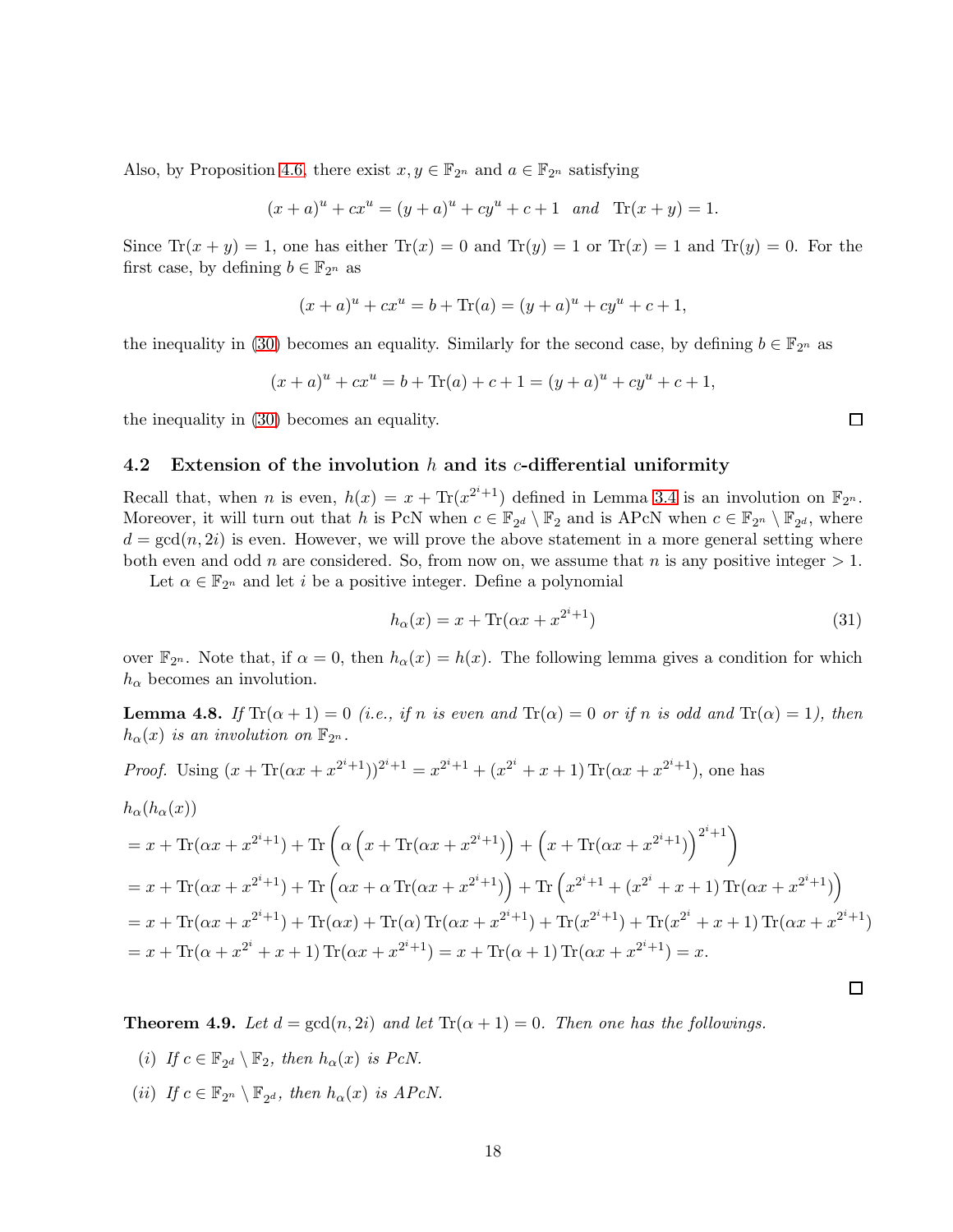*Proof.* For  $c \notin \mathbb{F}_2$ , one has

<span id="page-18-0"></span>
$$
cD_a h_\alpha(x) = (x+a) + \text{Tr}(\alpha(x+a) + (x+a)^{2^i+1}) + c(x+\text{Tr}(\alpha x + x^{2^i+1}))
$$
  
= (1+c)(x+\text{Tr}(\alpha x + x^{2^i+1})) + \text{Tr}((x+a)^{2^i+1} + x^{2^i+1}) + a + \text{Tr}(\alpha a) (32)  
= (1+c)h\_\alpha(x) + (\text{Tr}(\mathcal{L}(a)x) + \text{Tr}(a^{2^i+1})) + a + \text{Tr}(\alpha a),

where  $\mathcal{L}(a) = a^{2^i} + a^{2^{-i}}$  was introduced in Lemma 3.[4.](#page-4-1) Recall that we defined two disjoint subsets  $V_a$ ,  $W_a$  in [\(22\)](#page-12-2):

$$
\mathbb{F}_{2^n} = V_a \cup W_a,
$$

where  $V_a = \{x \in \mathbb{F}_{2^n} : \text{Tr}(\mathcal{L}(a)x) = \text{Tr}(a^{2^i+1})\}$  and  $W_a = \{x \in \mathbb{F}_{2^n} : \text{Tr}(\mathcal{L}(a)x) = \text{Tr}(a^{2^i+1}) + 1\}.$ From [\(32\)](#page-18-0), one has

$$
{}_cD_a h_\alpha(x) = \begin{cases} (c+1)h_\alpha(x) + a + \text{Tr}(\alpha a) & \text{if } x \in V_a \\ (c+1)h_\alpha(x) + 1 + a + \text{Tr}(\alpha a) & \text{if } x \in W_a, \end{cases} \tag{33}
$$

and thus  $cDah_{\alpha}$  is one to one on each subset  $V_a$  and  $W_a$  since  $h_{\alpha}$  is one to one. From this observation, one easily gets  $c\Delta_{h_\alpha} \leq 2$  because

$$
c\Delta_{h_{\alpha}}(a,b) = \#\{x \in \mathbb{F}_{2^n} : cD_a h_{\alpha}(x) = b\}
$$
  
= 
$$
\#\{x \in V_a : cD_a h_{\alpha}(x) = b\} + \#\{x \in W_a : cD_a h_{\alpha}(x) = b\} \le 2.
$$

Therefore, if there exist  $x \neq y \in \mathbb{F}_{2^n}$  satisfying

<span id="page-18-1"></span>
$$
{}_{c}D_{a}h_{\alpha}(x) = {}_{c}D_{a}h_{\alpha}(y), \qquad (34)
$$

then one has either  $x \in V_a$ ,  $y \in W_a$  or  $x \in W_a$ ,  $y \in V_a$ . We now suppose that  $x \in V_a$  and  $y \in W_a$ without loss of generality. Then, letting  $J = (\mathcal{L}(a)x + a^{2^i+1}) + (\mathcal{L}(a)y + a^{2^i+1})$ , one gets  $Tr(J)$  $0 + 1 = 1$ . Also, the equation [\(34\)](#page-18-1) becomes

$$
(c+1)h_{\alpha}(x) = (c+1)h_{\alpha}(y) + 1.
$$

Since  $h_{\alpha}$  is an involution, letting  $c' = \frac{1}{c+1}$ , the above equation is rewritten as

$$
h_{\alpha}(y) = h_{\alpha}(x) + c'
$$
  
\n
$$
\Leftrightarrow y = h_{\alpha}(h_{\alpha}(x) + c')
$$
  
\n
$$
= h_{\alpha}(x) + c' + \text{Tr}\left(\alpha (h_{\alpha}(x) + c') + (h_{\alpha}(x) + c')^{2^{i}+1}\right)
$$
  
\n
$$
= h_{\alpha}(x) + \text{Tr}\left(\alpha h_{\alpha}(x) + h_{\alpha}(x)^{2^{i}+1}\right) + \text{Tr}\left(h_{\alpha}(x)^{2^{i}}c' + h_{\alpha}(x)c'^{2^{i}} + c'^{2^{i}+1}\right) + c' + \text{Tr}(\alpha c')
$$
  
\n
$$
= h_{\alpha}(h_{\alpha}(x)) + \epsilon + c' + \text{Tr}\left(\alpha c' + c'^{2^{i}+1}\right) = x + \epsilon + h_{\alpha}(c'),
$$

where  $\epsilon = \text{Tr} \left( h_{\alpha}(x)^{2^i} c' + h_{\alpha}(x) c'^{2^i} \right)$ . Therefore one has  $x + y = \epsilon + h_{\alpha}(c')$ , where  $x \in V_a$  and  $y \in W_a$ satisfy [\(34\)](#page-18-1). Then, using  $\text{Tr}(J) = 1$  and  $x + y = \epsilon + h_{\alpha}(c')$ , one has

$$
1 = \text{Tr}(J) = \text{Tr}(\mathcal{L}(a)(x+y)) = \text{Tr}\left(a^{2^i}(x+y) + a(x+y)^{2^i}\right)
$$

$$
= \text{Tr}\left(a^{2^i}(\epsilon + h_{\alpha}(c')) + a(\epsilon + h_{\alpha}(c'))^{2^i}\right)
$$

$$
= \text{Tr}\left(a^{2^i}h_{\alpha}(c') + ah_{\alpha}(c')^{2^i} + a^{2^i}\epsilon + a\epsilon^{2^i}\right)
$$

$$
= \text{Tr}(\mathcal{L}(h_{\alpha}(c'))a) \quad (\because \epsilon \in \mathbb{F}_2).
$$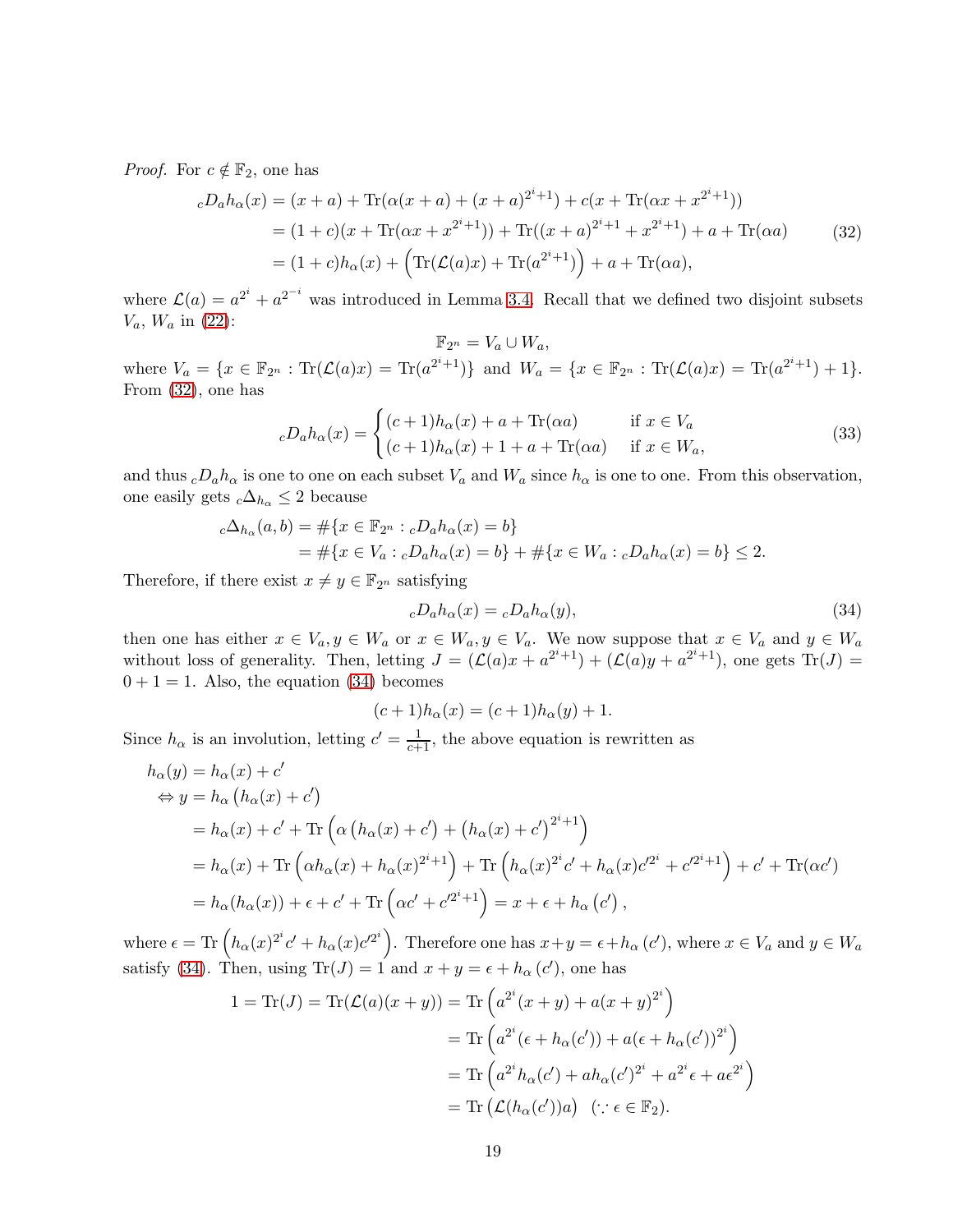Now, for the claim (*i*), suppose that  $c \in \mathbb{F}_{2^d} \setminus \mathbb{F}_2$  where  $d = \gcd(n, 2i)$ . Then it holds that  $h_\alpha(c') =$  $c' + \text{Tr}(\alpha c' + c'^{2^i+1}) \in \mathbb{F}_{2^d}$ . Since ker  $\mathcal{L} = \mathbb{F}_{2^d}$  by Lemma [3.4](#page-4-1) *(iii)*, one has  $\mathcal{L}(h_\alpha(c')) = 0$  and consequently Tr(J) = 0, which is a contradiction. Thus, there exist no  $x \neq y$  satisfying [\(34\)](#page-18-1) if  $c \in \mathbb{F}_{2^d} \setminus \mathbb{F}_2$ , and one concludes that  $cD_a h_\alpha$  is a permutation for every  $a \in \mathbb{F}_{2^n}$ . For the claim  $(ii)$ , suppose that  $c \in \mathbb{F}_{2^n} \setminus \mathbb{F}_{2^d}$ . (So  $c' \in \mathbb{F}_{2^n} \setminus \mathbb{F}_{2^d}$  and  $h_\alpha(c') \in \mathbb{F}_{2^n} \setminus \mathbb{F}_{2^d}$ .) Since  $\mathcal{L}(h_\alpha(c')) \neq 0$  again by Lemma [3.4](#page-4-1) (*iii*), there exists  $a \in \mathbb{F}_{2^n}$  satisfying  $Tr(J) = Tr(\mathcal{L}(h_{\alpha}(c'))a) = 1$ . Hence for such a and given  $x \in V_a$ , the equation [\(34\)](#page-18-1) has two solutions  $x \neq y$  with  $y \stackrel{\text{def}}{=} x + \epsilon + h_\alpha (c') \in W_a$ . (Note that  $\epsilon + h_{\alpha}(c') \neq 0$  because  $h_{\alpha}(c') \notin \mathbb{F}_{2^d}$ .)  $\Box$ 

**Remark 4.10.** Theorem [4.9](#page-17-0) generalizes Theorem 4 in [\[10\]](#page-20-7), where Hasan, Pal and Stănică showed the followings: If  $n > 1$  is odd and  $\text{Tr}(\alpha) = 1$  with  $\gcd(n, i) = 1$ , then one has  $c\Delta_{h_\alpha} \leq 2$  and  $c$ -DDT entry at  $(a, b)$  is given by

$$
{}_{c}\Delta_{h_{\alpha}}(a,b) = \begin{cases} 0 & \text{if } A = 1 \text{ and } B = 1 \\ 1 & \text{if } B = 0 \\ 2 & \text{if } A = 0 \text{ and } B = 1, \end{cases}
$$

where  $A = \text{Tr}\left(\frac{(a+b)(a^{2^i}+a^{2^{-i}})}{1+c} + \alpha a + a^{2^i+1}\right)$  and  $B = \text{Tr}\left(\frac{a^{2^i}+a^{2^{-i}}}{1+c}\right)$  $_{1+c}$  $\big)$ . The assumption that n is odd and  $gcd(n, i) = 1$  in [\[10\]](#page-20-7) is a special case of our Theorem [4.9](#page-17-0) where  $d = gcd(n, 2i) = 1$ . According to Theorem [4.9,](#page-17-0) one always has  $_c\Delta_{h_\alpha} = 2$  for  $c \in \mathbb{F}_{2^n} \setminus \mathbb{F}_2$  when  $d = 1$ , i.e., When  $d = 1$ ,  $h_\alpha$  cannot be PcN. In other words, there must exist  $a, b \in \mathbb{F}_{2^n}$  satisfying  $A = 0$  and  $B = 1$ .

Letting  $\alpha = 0$  and  $n =$  even (i.e.,  $\text{Tr}(\alpha + 1) = \text{Tr}(1) = 0$ ), one also has the following corollary.

**Corollary 4.11.** Let  $d = \gcd(n, 2i)$  with n even and  $h(x) = x + \text{Tr}(x^{2^i+1})$ . Then

- (i) If  $c \in \mathbb{F}_{2^d} \setminus \mathbb{F}_2$  then one has  $_c\Delta_h = 1$ .
- (*ii*) If  $c \in \mathbb{F}_{2^n} \setminus \mathbb{F}_{2^d}$  then one has  $c\Delta_h = 2$ .

**Remark 4.12.** Very recently, in [\[12\]](#page-20-5), Li, Riera and Stǎnicǎ showed that  $_c\Delta_{H_k} \leq 2$  for  $c \notin \mathbb{F}_2$ , where  $H_k(x) = L(x) + \text{Tr}(x^{2^k+1})$  and  $L(x)$  is a 2-linearized permutation with  $L(1) = 1$ .

## 5 Conclusion

Permutations are very useful in the design of invertible S-boxes. However, very few classes of APcN permutations are reported so far, and most of known APcN permutations are monomials. In this paper, we presented new APcN permutations on  $\mathbb{F}_{2^n}$ ,

$$
G(x) = \left(x + \text{Tr}(x^{2^{i}+1})\right)^{2^{i}+1}, \quad G^{-1}(x) = x^{u} + \text{Tr}(x) \left(G^{-1}(x)^{2} = x^{\frac{2^{im}+1}{2^{i}+1}} + \text{Tr}(x)\right)
$$

for all  $c \in \mathbb{F}_{2^d} \setminus \mathbb{F}_2$ , where  $n = dm, i = d\ell, \gcd(n, i) = d, d$  is even and  $m > 1$  is odd. Though APcN property is not preserved under inversion in general, we proved that both G and  $G^{-1}$  are APcN permutations for  $c \in \mathbb{F}_{2^d} \setminus \mathbb{F}_2$ . We also showed that, when  $\text{Tr}(\alpha + 1) = 0$ , the involution  $h(x) = x + \text{Tr}(\alpha x + x^{2^i+1})$  is PcN for  $c \in \mathbb{F}_{2^d} \backslash \mathbb{F}_2$ , and is APcN for  $c \in \mathbb{F}_{2^n} \backslash \mathbb{F}_{2^d}$ , where  $d = \gcd(n, 2i)$ .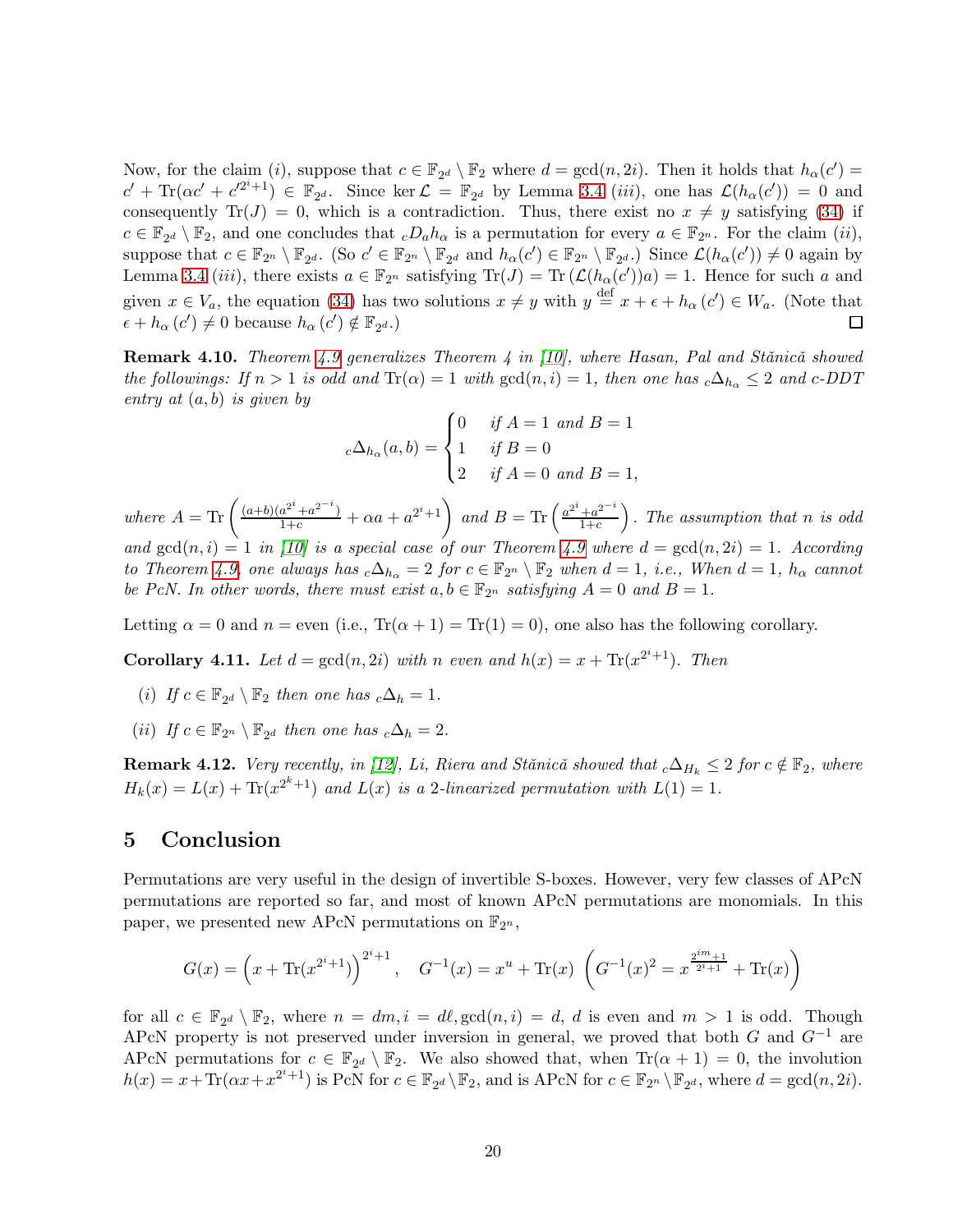### <span id="page-20-8"></span>References

- <span id="page-20-2"></span>[1] D. Bartoli, and M. Calderini, On construction and (non)existence of c-(almost) perfect nonlinear functions, Finite Fields Appl., Vol. 72, 101835, 2021. DOI : 10.1016/j.ffa.2021.101835
- <span id="page-20-1"></span>[2] D. Bartoli, and M. Timpanella, On a generalization of planar functions, J. Algebr. Comb. Vol. 52, pp. 187-213, 2020.
- <span id="page-20-10"></span>[3] N. Borisov, M. Chew, R. Johnson, and D. Wagner, *Multiplicative Differentials*, FSE 2002, Lect. Notes Comput. Sci. Vol. 2365, pp.17-33, 2021.
- [4] L. Budaghyan, C. Carlet, and A. Pott, New classes of almost bent and almost perfect nonlinear functions, IEEE Trans. Inf. Theory, Vol. 52, issue 3, pp. 1141-1152, 2006, DOI: 10.1109/TIT.2005.864481
- <span id="page-20-6"></span>[5] D. Bartoli, M. Calderini, C. Riera, and P. Stănică, Low c-differential uniformity for functions modified on subfields, Cryptogr. Commun., in press. DOI : 10.1007/s12095-022-00554-x
- <span id="page-20-9"></span>[6] T. D. Bending, and D. Fon-Der-Flaass, Crooked functions, bent functions, and distance regular graphs, Electron. J. Combin., Vol. 5, 1998, DOI: 10.37236/1372.
- [7] C. Carlet, P. Charpin, and V. Zinoviev, Codes, Bent Functions, and Permutations Suitable For DES-like Cryptosystems, Des. Codes Cryptogr. Vol. 15, pp. 125-156, 1998, DOI: 10.1023/A:1008344232130
- <span id="page-20-0"></span>[8] P. Ellingsen, P. Felke, C. Riera, P. Stănică, and A. Tkachenko, c-Differentials, Multiplicative Uniformity, and (Almost) Perfect c-Nonlinearity, IEEE Trans. Inf. Theory, Vol. 66, issue 9, pp.5781-5789, 2020, DOI : 10.1109/TIT.2020.2971988
- <span id="page-20-3"></span>[9] S. U. Hasan, M. Pal, C. Riera, and P. Stănică, On the c-differential uniformity of certain maps over finite fields, Des. Codes Cryptogr., Vol. 89, issue 2, pp.221-239, 2021. DOI : 10.1007/s10623- 020-00812-0
- <span id="page-20-7"></span>[10] S. U. Hasan, M. Pal, and P. Stănică, On the c-differential uniformity and boomerang uniformity of two classes of permutation polynomials, IEEE Trans. Inf. Theory, Vol. 68, No. 1, pp.679-691, 2022. DOI : 10.1109/TIT.2021.3123104
- <span id="page-20-11"></span><span id="page-20-5"></span>[11] R. Lidl and H. Niederreiter, Finite Fields, Encyclopedia of Math. Appl. Vol. 20, Cambridge University Press, 2007
- [12] C. Li, C. Riera, and and P. Stănică, Low c-differentially uniform functions via an extension of Dillon's switching method, a preprint, available at https://arxiv.org/abs/2204.08760.
- <span id="page-20-4"></span>[13] S. Mesnager, C. Riera, P. Stănică, H. Yan, and Z. Zhou, *Investigations on c-(Almost) Perfect* Nonlinear Functions, IEEE Trans. Inf. Theory, Vol. 67, No. 10, pp. 6916-6925, 2021. DOI : 10.1109/TIT.2021.3081348
- [14] K. Nyberg, Differentially uniform mappings for cryptography, EUROCRYPT '93, Lect. Notes Comput. Sci. Vol. 765, pp. 55-64, 1994. DOI : 10.1007/3-540-48285-7 6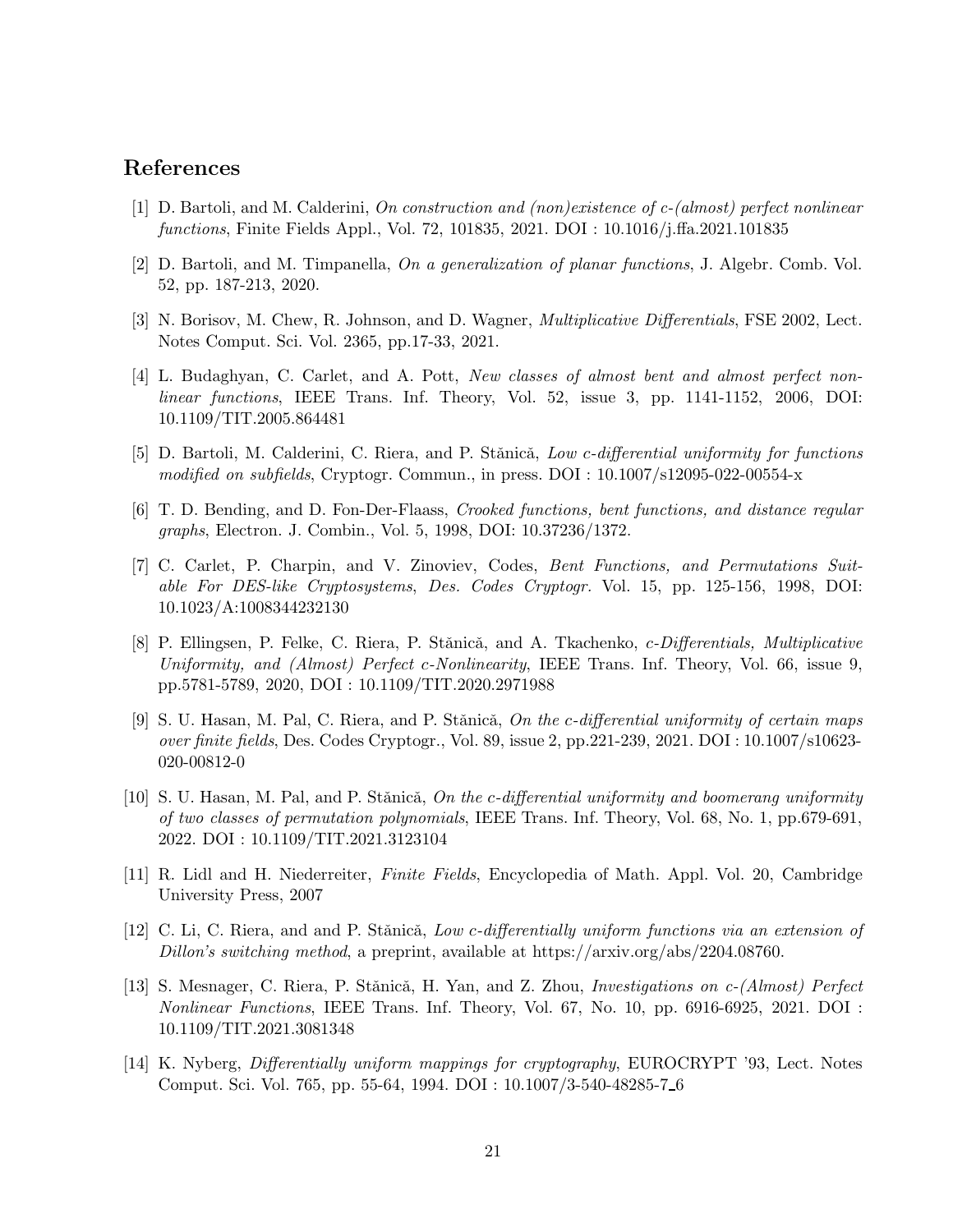- [15] P. Stănică, Investigations on c-boomerang uniformity and perfect nonlinearity, Discrete Appl. Math., Vol. 304, pp.297-314, 2021. DOI : 10.1016/j.dam.2021.08.002
- [16] P. Stănică, Low c-differential and c-boomerang uniformity of the swapped inverse function, Discrete Math., Vol. 344, 112543, 2021. DOI : 10.1016/j.disc.2021.112543
- [17] P. Stănică, Using double Weil sums in finding the c-boomerang connectivity table for monomial functions on finite fields, Appl. Algebra Eng. Commun. Comput., in press. DOI : 10.1007/s00200- 021-00520-9
- [18] P. Stănică, Low c-Differential Uniformity for the Gold Function Modified on a Subfield, Security and Privacy, Lecture Notes in Electrical Engineering, Vol. 744, pp.131-137, 2021. DOI : 10.1007/978-981-33-6781-4 11
- <span id="page-21-5"></span><span id="page-21-4"></span>[19] Z. Tu, X. Zeng, Y. Jiang, and X. Tang, A class of APcN power functions over finite fields of even characteristic, a preprint, available at https://arxiv.org/abs/2107.06464v1.
- [20] K. Williams, Note on cubics over  $GF(2^n)$  and  $GF(3^n)$ , J. Number Theory, Vol. 7, no. 4, pp. 361-365, 1975
- <span id="page-21-3"></span><span id="page-21-0"></span>[21] Y. Wu, N. Li, and X. Zeng, New PcN and APcN functions over finite fields, Des. Codes Cryptogr., Vol. 89, issue 11, pp. 2637-2651, 2021. DOI : 10.1007/s10623-021-00946-9
- <span id="page-21-2"></span>[22] X. Wang, and D. Zheng, Several classes of PcN power functions over finite fields, a preprint, available at https://arxiv.org/abs/2104.12942v1.
- <span id="page-21-1"></span>[23] H. Yan, On (−1)-differential uniformity of ternary APN power functions, Cryptogr. Commun., vol. 14, pp. 357–369, 2022. DOI : 10.1007/s12095-021-00526-7
- [24] Z. Zha, and L. Hu, Some classes of power functions with low c-differential uniformity over finite fields, Des. Codes Cryptogr., Vol. 89, Issue 6, pp.1193-1210, 2021. DOI : 10.1007/s10623-021- 00866-8

## <span id="page-21-6"></span>A Proof of Lemma [3.10](#page-8-0) (i)

Let  $d = 2<sup>s</sup> t$  where  $s \ge 1$  and t is odd. We use induction on s. When  $s = 1$  (i.e.,  $d = 2t$ ), any element of  $\mathbb{F}_{q}^{\times}$  $\mathcal{L}_{2^d}$  is uniquely written as  $ux$ , where  $u \in U \stackrel{\text{def}}{=} \{u \in \mathbb{F}_{2^{2t}} : u^{2^t+1} = 1\}$  and  $x \in \mathbb{F}_{2^t}^{\times}$  $\frac{\chi}{2^t}$  because  $\gcd(\#U, \#\mathbb{F}_{\infty}^{\times})$  $\tilde{\frac{z}{2}}_{2d}$  = gcd(2<sup>t</sup> + 1, 2<sup>t</sup> - 1) = 1. Since 3  $\frac{1}{2}$  2<sup>t</sup> - 1, it holds that  $\mathbb{F}_{2d}^{\times}$  $\frac{x}{2^t} \subset H = \{x^3 : x \in$  $\mathbb{F}_{q_0}^\times$  $\mathbf{a}_{2^d}^{\times}$ , so that

$$
\zeta \mathbb{F}_{2^t}^\times + \zeta^2 \mathbb{F}_{2^t}^\times \subset \zeta H + \zeta^2 H.
$$

By the assumption  $\zeta \notin H$ , the fact  $\mathbb{F}_{2^t}^{\times}$  $\chi^2_{25} \subset H$  implies that  $\zeta \notin \mathbb{F}_{2^t}$ . Then  $\{\zeta, \zeta^2\}$  is a basis for the vector space  $\mathbb{F}_{2^d}$  over  $\mathbb{F}_{2^t}$ . Since  $\#(\zeta \mathbb{F}_{2^t}^{\times})$  $\sum_{2^t}^{\times}+\tilde{\zeta}^2\mathbb{F}_{2^t}^{\times}$  $\begin{array}{c} \n\chi \\ \n\chi^2 \n\chi^2 \n\end{array} = (2^t - 1)^2 = (2^{2t} - 1) - 2(2^t - 1) = \# \mathbb{F}_{2^2}^{\times}$  $\frac{\times}{2^{2t}} - 2(2^t - 1)$  and since  $\mathbb{F}_{2^2}^{\times}$  $\check{\Sigma_{2^{2t}}} = \bigl( \zeta \mathbb{F}_{2^t}^\times$  $\bar{\zeta}_2 + \zeta^2 \mathbb{F}_{2^t}^\times$  $\binom{\times}{2^t} \cup \zeta \mathbb{F}^{\not \sim}_{2^t}$  $^{\overset{<}{\chi}}_{2^t}$ U $\zeta^2\mathbb{F}^{\times}_{2^t}$  $\chi^2_{2t}$  is a disjoint union, to show  $\mathbb{F}_{2^c}^{\chi}$  $\chi^{\times}_{2^d} = \zeta H + \zeta^2 H$ , we need to show that  $\zeta \mathbb{F}_{2^t}^{\times}$  $\zeta_2^{\chi} \subset \zeta H + \zeta^2 H$  and  $\zeta^2 \mathbb{F}_{2^t}^{\times}$  $\chi_2^{\times} \subset \zeta H + \zeta^2 H$ . We choose any  $u^3 \in U_3 \stackrel{\text{def}}{=} \{u^3 : u \in U\} \subset H$ . Then  $\{\zeta u^3, \zeta^2 u^3\}$  is also a basis for  $\mathbb{F}_{2^t}$  over  $\mathbb{F}_{2^t}$ . Also it holds that  $\zeta \mathbb{F}_{2^t}^{\times}$  $\sum_{2^t}^{\times} \cap \zeta u^3 \mathbb{F}_{2^t}^{\times}$  $\mathbf{y}_2^{\times} = \emptyset \text{ and } \zeta^2 \mathbb{F}_{2^t}^{\times}$  $\sum\limits_{2^t}^{\times} \bigcap \zeta u^3 \mathbb{F}_{2^t}^{\times}$  $\frac{\times}{2^t} = \emptyset$ because  $u \notin \mathbb{F}_{2^t}^{\times}$  $\frac{\alpha}{2^t}$  and  $\zeta \notin H$ . Therefore we can obtain

$$
\zeta \mathbb{F}_{2^t}^{\times} \subset \zeta u^3 \mathbb{F}_{2^t}^{\times} + \zeta^2 u^3 \mathbb{F}_{2^t}^{\times} \subset \zeta u^3 H + \zeta^2 u^3 H = \zeta H + \zeta^2 H, \text{ and similarly } \zeta^2 \mathbb{F}_{2^t}^{\times} \subset \zeta H + \zeta^2 H
$$